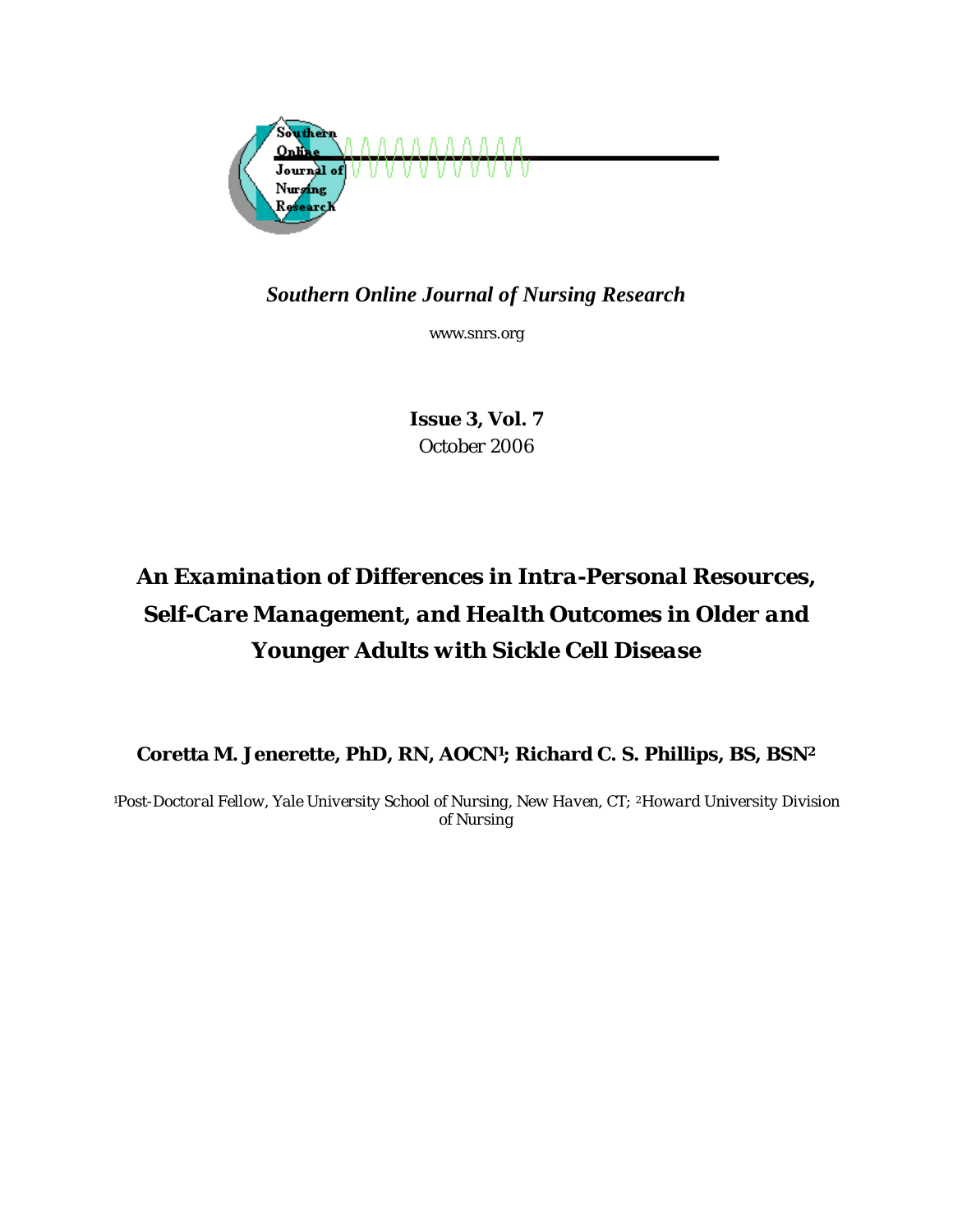## **ABSTRACT**

**Background**: Sickle cell disease (SCD) and its manifestations often result in a lifetime of pain and hospitalizations. Although modern medicine has made advances in the diagnosis and treatment of SCD, these patients often receive inadequate health care and may lack the skills needed to improve self-care management, health status, and quality of life (QOL).

**Purpose**: To examine differences in intra-personal resources, self-care management, and health outcomes in older and younger adults with SCD.

*Conceptual Framework:* Theory of Self-Care Management for Vulnerable Populations

*Design:* Comparative descriptive

**Sample and Setting:** Sample of 57 older adults and 103 younger adults recruited from two southeastern United States SCD clinics

*Measures:* Simplified Rathus Assertiveness Schedule, Family Coping Project Coping Scale, Sickle Cell Self-Efficacy Scale, Medical Outcomes Study Social Support Survey, Jenerette Self-Care Assessment Tool, a brief Health Status Questionnaire, and the Chronic Illness QOL Scale.

*Results:* There were significant differences in assertiveness, spiritual activities and focusing on others' coping behaviors, and tangible and positive social interaction social support.

**Conclusions**: The data suggests that older and younger adults with SCD use different intra-personal resources to deal with SCD. Further studies need to be done to develop appropriate interventions for younger and older adults with SCD to enhance self-care management and improve health outcomes.

## *Key Words: sickle cell disease, self-care management*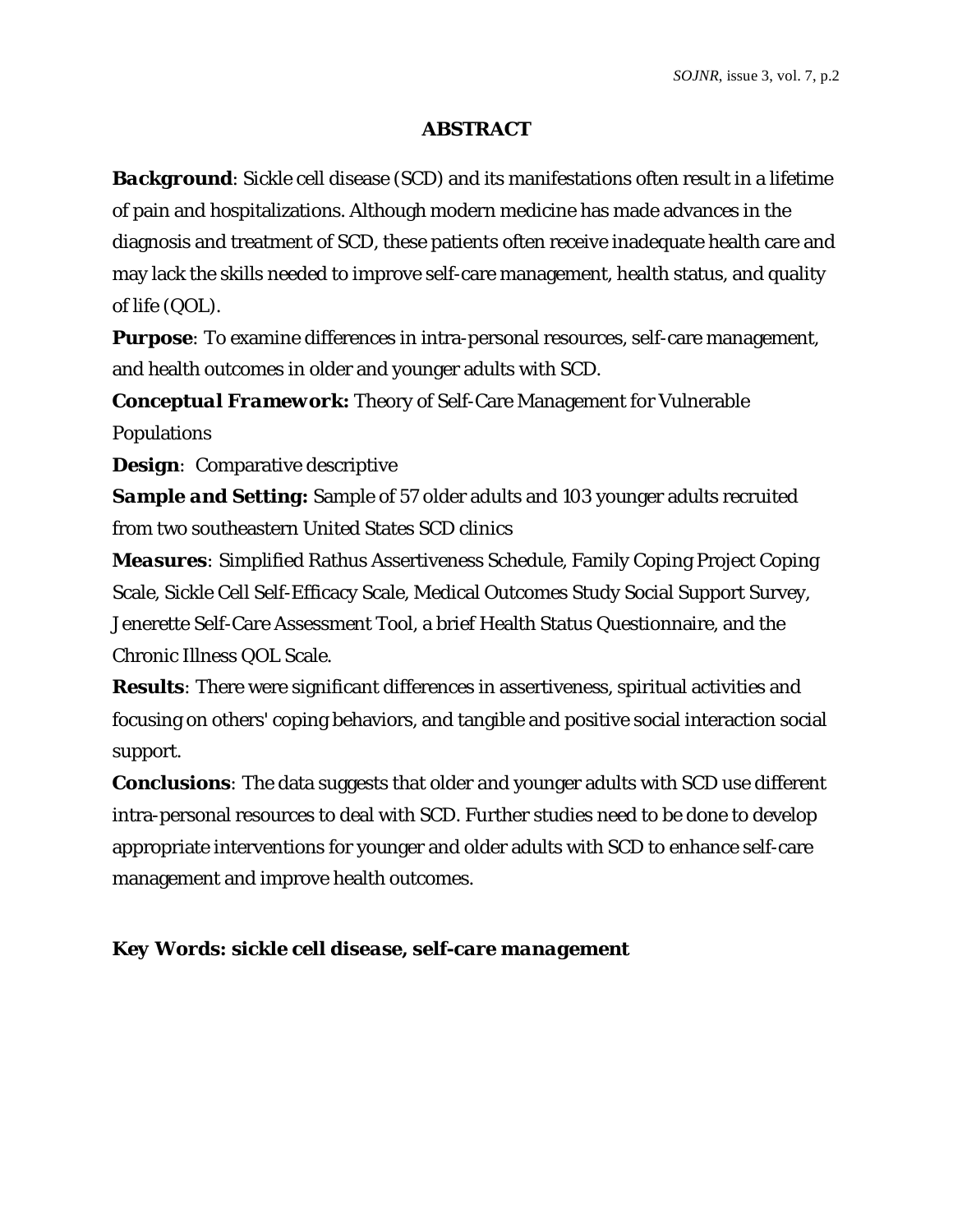# **An Examination of Differences in Intra-Personal Resources, Self-Care Management, and Health Outcomes in Older and Younger Adults with Sickle Cell Disease**

#### **Introduction**

Sickle cell disease (SCD) is an inherited, autosomal, recessive genetic disorder that is expressed as sickle cell anemia, sickle cell thalassemia disease, or sickle hemoglobin C disease.<sup>1,2</sup> SCD is a chronic blood disorder that, in the United States, most often affects African Americans (Figure 1). In African Americans in the US, SCD is one of the most prevalent genetic disorders with a birth rates of 2.7 per 1000 for sickle cell anemia or Hb SS (homozygous disease), 1.2 per 1000 for Hb SC (heterozygous disease), 0.6 per 1000 for Hb S (betathalasemia) and 83.3 per 1000 for Hb AS (sickle cell trait).<sup>3</sup> Globally, SCD is most common among people originating from sub-Saharan Africa, but it also affects people of Mediterranean, Caribbean, Middle Eastern, and Asian origin.4 SCD affects an estimated 1–2% (120,000) of newborns in Africa annually.5 Approximately 178 babies (2.8 per 10,000 conceptions) are affected by sickle cell disease in England annually, $6$  and 10, 000 in the United Kingdom suffer from the disease.<sup> $2$ </sup> It is

caused by a genetic mutation that produces defective hemoglobin.<sup>8,9</sup> This mutation leads to the possibility of damage to every system in the body.<sup>10</sup>

Advancements in the detection and treatment of SCD have led to increased life expectancy.<sup>11,12</sup> Thirty years ago, the median length of survival for SCD patients was 14 years.<sup>13</sup> Because of advances in medical management, those affected with SCD are living much longer.<sup>14,15</sup> In the US, the average lifespan of African Americans with sickle cell anemia, the most severe form of SCD, is 42 to 48 years,  $16$  compared to healthy African Americans, who have an average lifespan of 67 to 75 years. Advances in the care of people affected with SCD include genetic counseling, neonatal screening, early initiation of prophylactic penicillin therapy, closer medical monitoring, newer medications such as hydroxyurea (the only treatment currently available that can reduce the severity and frequency of painful episodes), and early intervention to relieve painful symptoms.<sup>11,17</sup> However, the only cure for SCD is bone marrow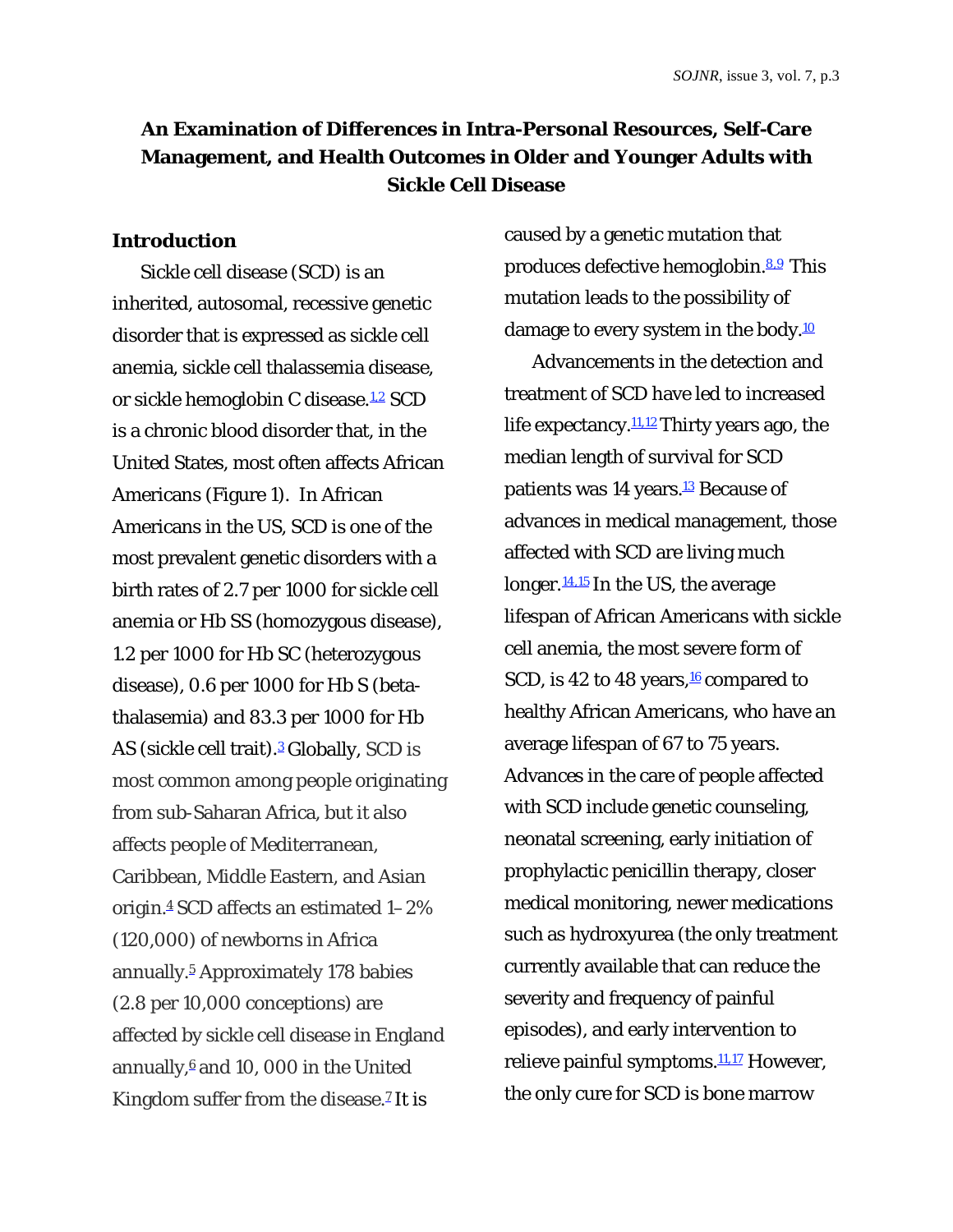transplantation, which is not an option for most people with SCD due to either a shortage of compatible donors or the

inherent risks posed by the drug regimen required before transplantation.<sup>11,17,18</sup>





SCD is a lifelong disorder characterized by recurrent and unpredictable episodes of pain, hemolytic anemia, anemic crises, stroke, infections, renal and pulmonary problems, and numerous complications related to organ dysfunction of varying severity.<sup>1,4,19</sup> People with SCD may have high levels of emergency department use and frequent hospitalizations.<sup>20</sup> Pain is the most frequent reason that adults with SCD seek health care. The intensity of an acute sickle cell crisis has been qualitatively compared to terminal bone cancer pain, but because pain is subjective and immeasurable, the patient, rather than a somatic origin, is often thought to be the problem.<sup>21</sup>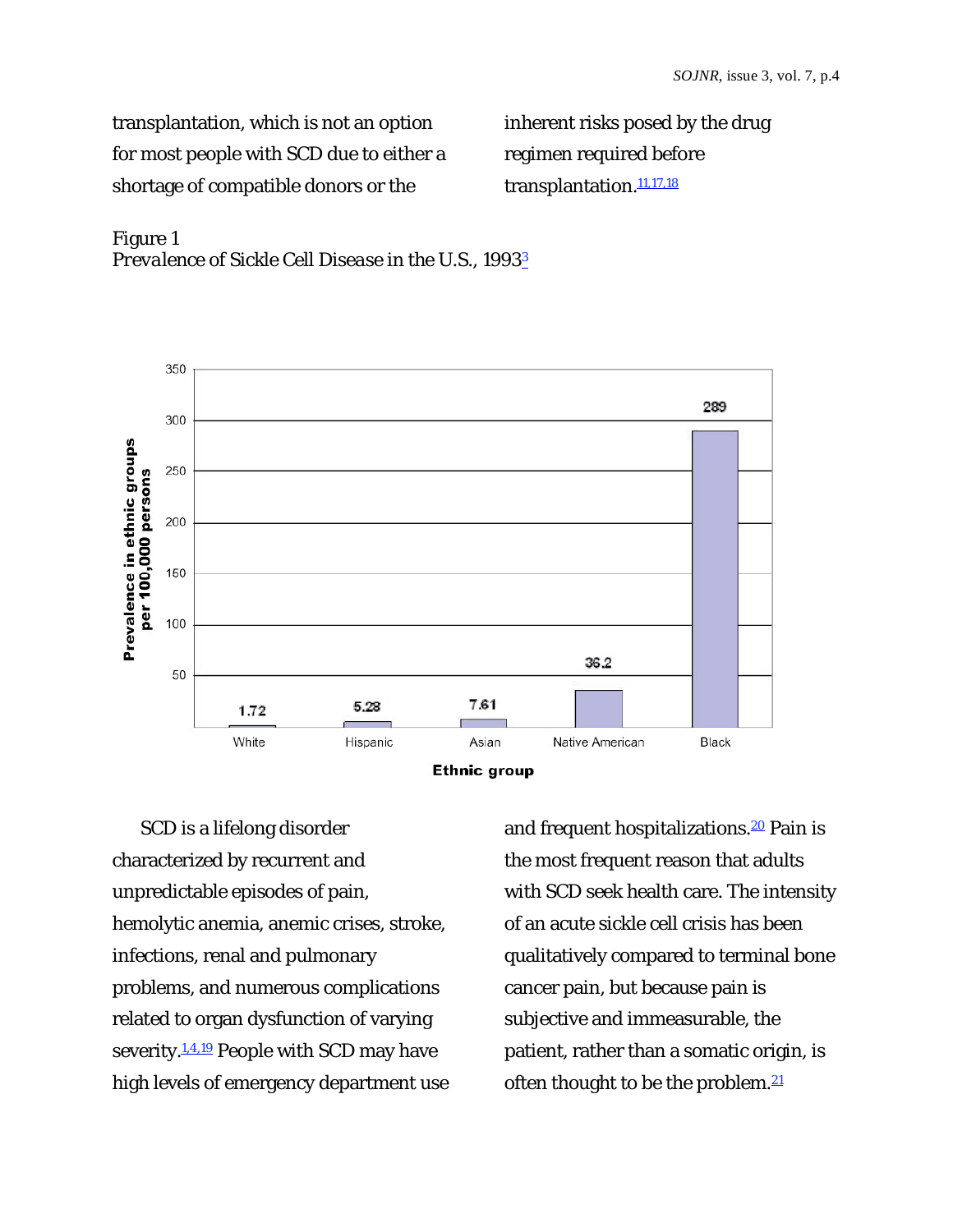Because people with SCD are living longer, it imperative for health care providers to make sure that those affected with SCD get the best possible comprehensive care.<sup>22</sup>

In order to develop comprehensive models of care, it is important to know the needs of adults with SCD so that their self-care management, health status, and quality of life can be enhanced. Moreover, it is important to understand differences in intra-personal resources, self-care management, and health outcomes of older and younger adults with SCD. The purpose of this research was to examine differences in intra-personal resources (coping behaviors, self-efficacy, and social support), self-care management, and health outcomes (health status and quality of life) in older and younger adults with SCD.

*Theoretical Perspective.* The Theory

of Self-Care Management for Vulnerable Populations (Figure 2) proposes an approach to identifying variables that influence self-care management, health status, and quality of life among populations who experience health disparities. Concepts include contextual factors (community resources, community values), vulnerability factors (age, complications, employment, father's education), intra-personal resources (assertiveness, coping behaviors, self-efficacy, social support), self-care management, health status, and quality of life. Vulnerability factors influence intra-personal resources, which in turn influence self-care management. Self-care management is theorized to directly predict both health status and quality of life. All hypothesized relationships in the model have been supported in prior published research.<sup>23</sup>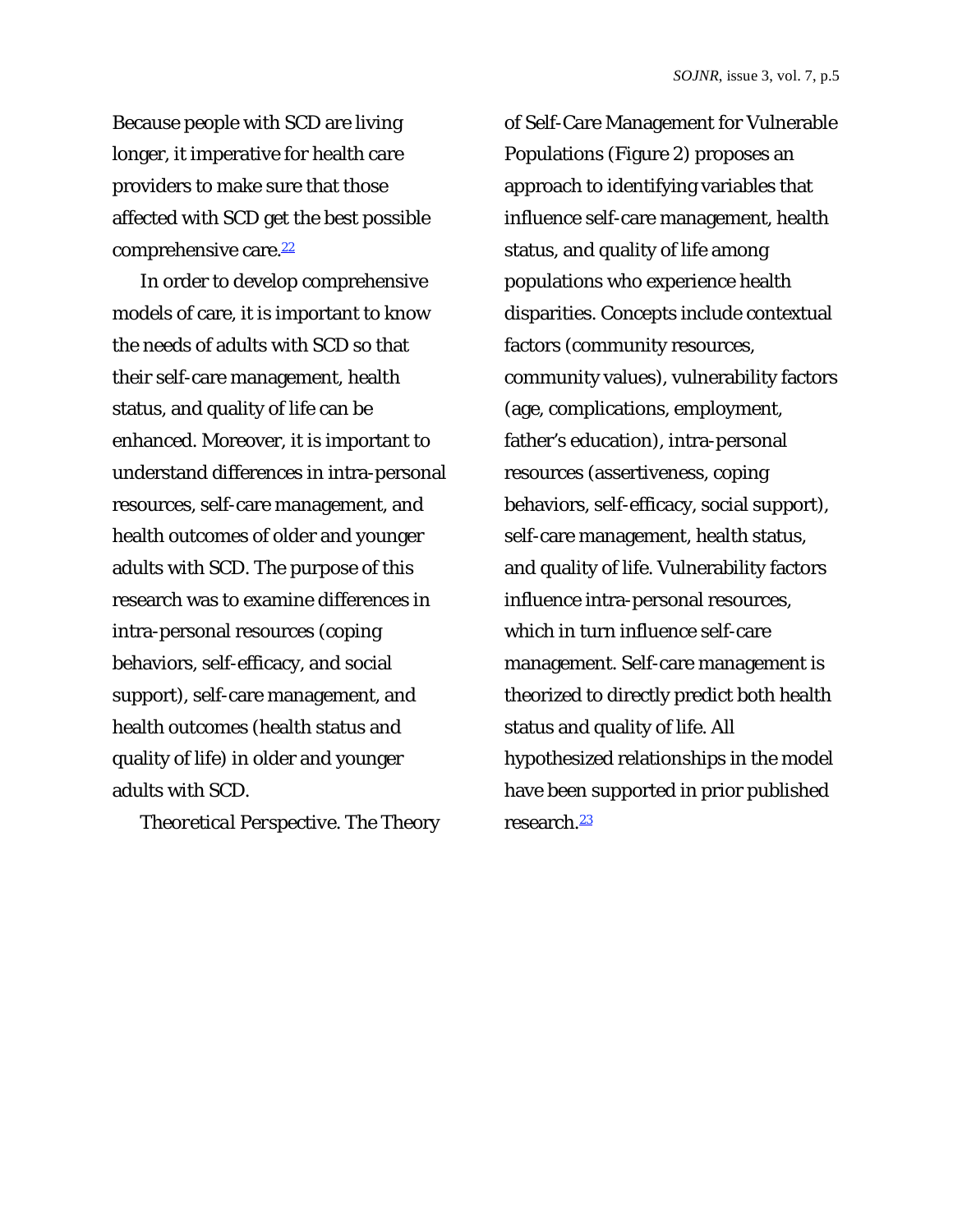## Figure 2 *Theory of Self-Care Management for Vulnerable Populations*



*Research Questions.* This study addresses three research questions:

- 1. What are the differences in intrapersonal resources (assertiveness, coping behaviors, self-efficacy, social support) between older and younger adults with SCD?
- 2. What are the differences in selfcare management between older and younger adults with SCD?
- 3. What are the differences in health outcomes (health status and quality of life) between older and

younger adults with SCD? *Review of Literature.* The literature review, guided by the conceptual framework, focuses on intra-personal resources (assertiveness, coping behaviors, self-efficacy, and social support), self-care management, and health outcomes (health status and quality of life) in adults with SCD and other chronic illnesses. Because life expectancy for individuals with the most severe type of SCD was less than 30 years and SCD was described as a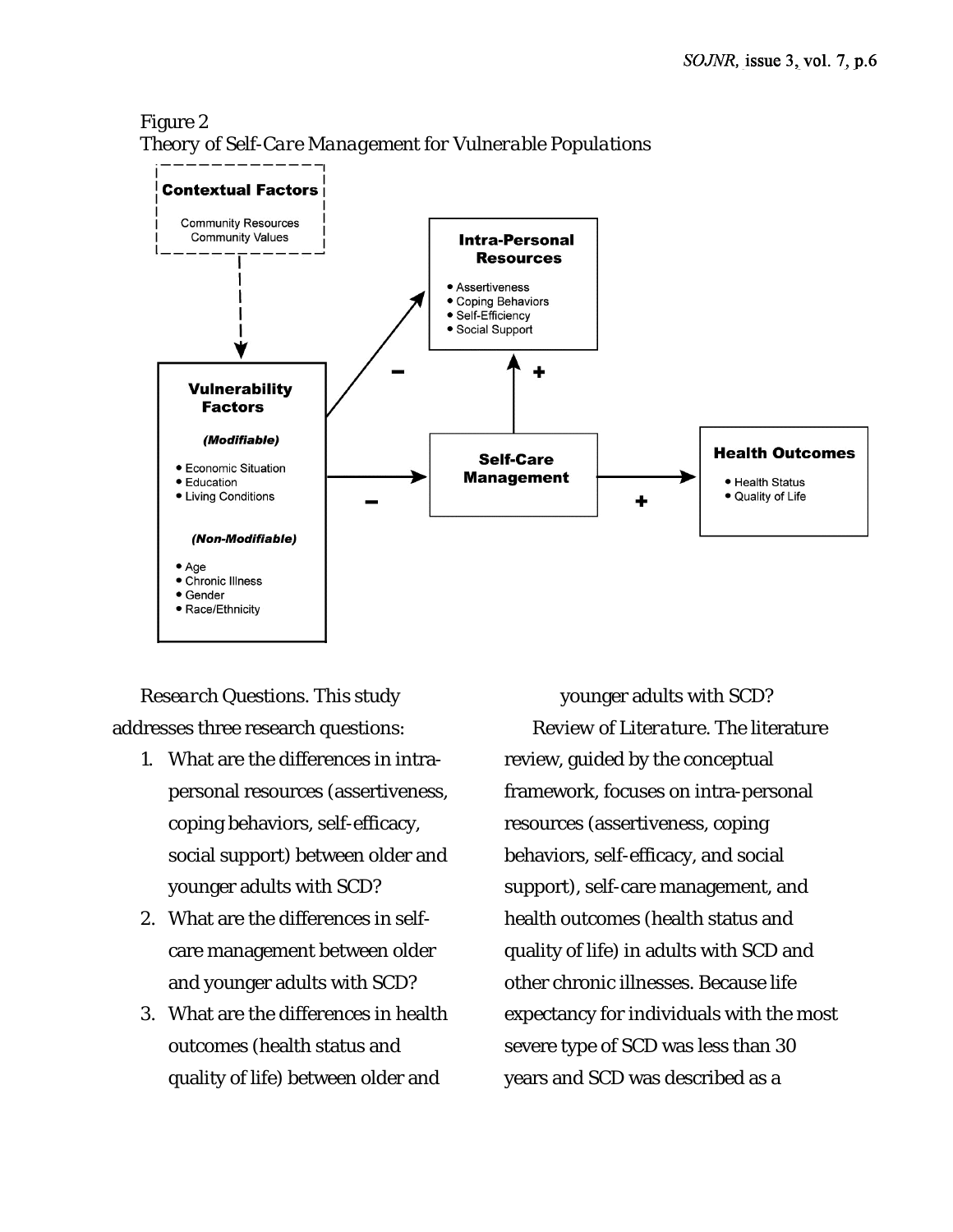disease of childhood, there is a limited amount of research about intra-personal resources, self-care management, and health outcomes in adults with SCD.<sup>15,24</sup> Moreover, the research most often does not differentiate between older and younger adults with SCD.

Assertiveness is defined as behavior that enables one to "stand up" for one's rights without infringing on the rights of others.25 This behavior may be useful to adults such as those with SCD who are facing a life-long struggle with a chronic illness. Few studies have described the role of assertiveness as an influential factor affecting an individual's self-care management. In individuals with serious illnesses, assertiveness training is considered useful to increase an individual's assertiveness, internal locus of control beliefs, and positive ways of coping with a serious illness.26 Individuals who manage their pain at home express a strong sense of selfresponsibility for their pain management and advocate selfeducation, assertiveness, and resistance to strategies toward hospital services.<sup>27,28</sup> However, adults with SCD may have to enter the health care system when a SCD pain crisis cannot be managed at home. Assertiveness, or

taking charge of the situation, may be useful when patients with SCD are faced with inappropriate care by poorly informed nurses or medical staff.<sup>29</sup>

In older adults with breast cancer, black women of lower socio-economic status were more likely to have full staging of their tumors when they made an assertive request. In fact, assertiveness led to more careful diagnostic testing for patients who were disadvantaged.<sup>30</sup> Similarly, research with a group of African American elders found that the individuals felt a need to advocate or stand up for themselves either with healthcare providers or significant others in order to have their needs met 31

Coping behaviors are cognitive and behavioral actions used to master conditions of harm, threat, or challenge when a normal or routine response is not available.<sup>32</sup> Chronic illnesses such as SCD frequently leave the sufferer with feelings of powerlessness, and decreased self-esteem which may lead to the inability to use normal coping resources such as physical strength, psychological stamina, and positive self-esteem.<sup>33</sup> Brief training in cognitive coping skills has been shown to increase coping attempts, decreased negative thinking,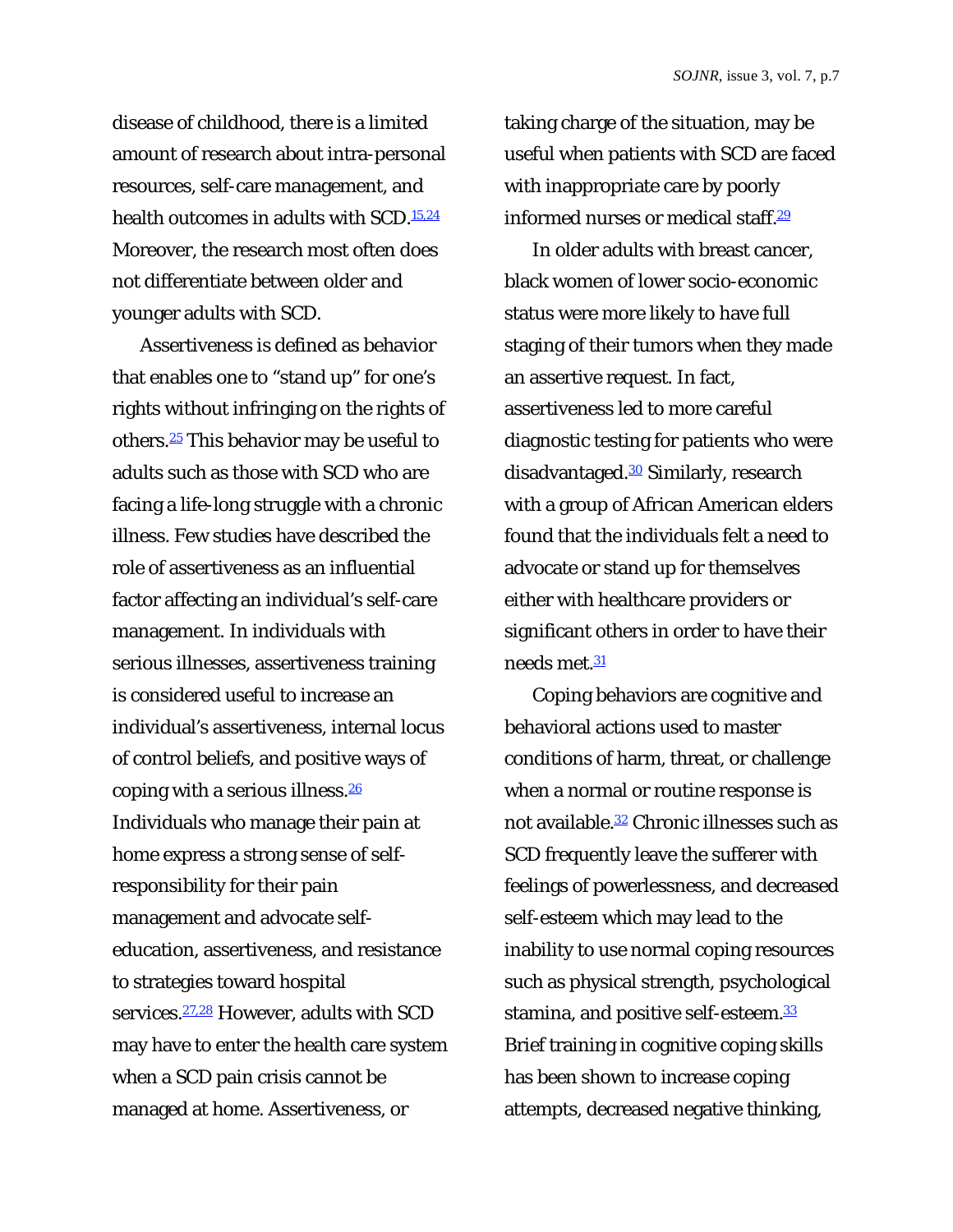and lower tendency to report pain during a laboratory-induced noxious stimulation.<sup>34</sup> Coping strategies in adults with SCD have been shown to be stable over time. $35$  Negative thinking, passive coping, and somatic awareness have been shown to be related to several measures of poor health in SCD. However, some relationships are better accounted for by general measures of negative affectivity. $36$  In other studies, adults with SCD indicated that on pain days when they practiced coping strategies such as distraction, relaxation, or provided coping audio tapes, they sought less health care than on days that they did not use these strategies.  $37,38$  In another study, cognitive behavioral therapy was immediately effective for management of SCD pain in terms of reducing the pain of psychological distress, as well as improving coping 39

Self-efficacy refers to one's belief about the ability to achieve a desired health outcome. <sup>40,41</sup> More specifically, self-efficacy focuses on individuals' convictions that they can exercise control over motivations, behaviors, and social environment. $42$  Although there has been little research related to selfefficacy in SCD, self-efficacy may be a determinant of adjustment to chronic

illness. $42$  In one study, self-efficacy among African American adults with SCD was inversely related to disease symptomatology and these relationships persisted over time. $43$  In research that used case management to improve the transition of adolescents with SCD to adult care, patients who maintained follow-up appointments were more selfefficacious.<sup>14</sup> Additionally, patients who reported higher scores on the Feeling Concerned and Worried subscale of the Chronic Illness Assessment Interview for SCD, an instrument based on a model of self-care for adult patients with chronic medical conditions, also reported increased visits to the emergency department, increased pain severity, and decreased levels of selfesteem, self-efficacy, and mastery.<sup>15</sup>

In elderly adults, self-efficacy may be protective against a decline in functional status by buffering diminished self-care capabilities related to diminished physical capacity. $44$  A study found that individuals who have suffered cerebrovascular accidents (strokes) benefit from incorporating self-efficacy techniques in order to succeed in their self-care management after stroke. 45 Self-efficacy was the only variable found to be correlated with adherence in a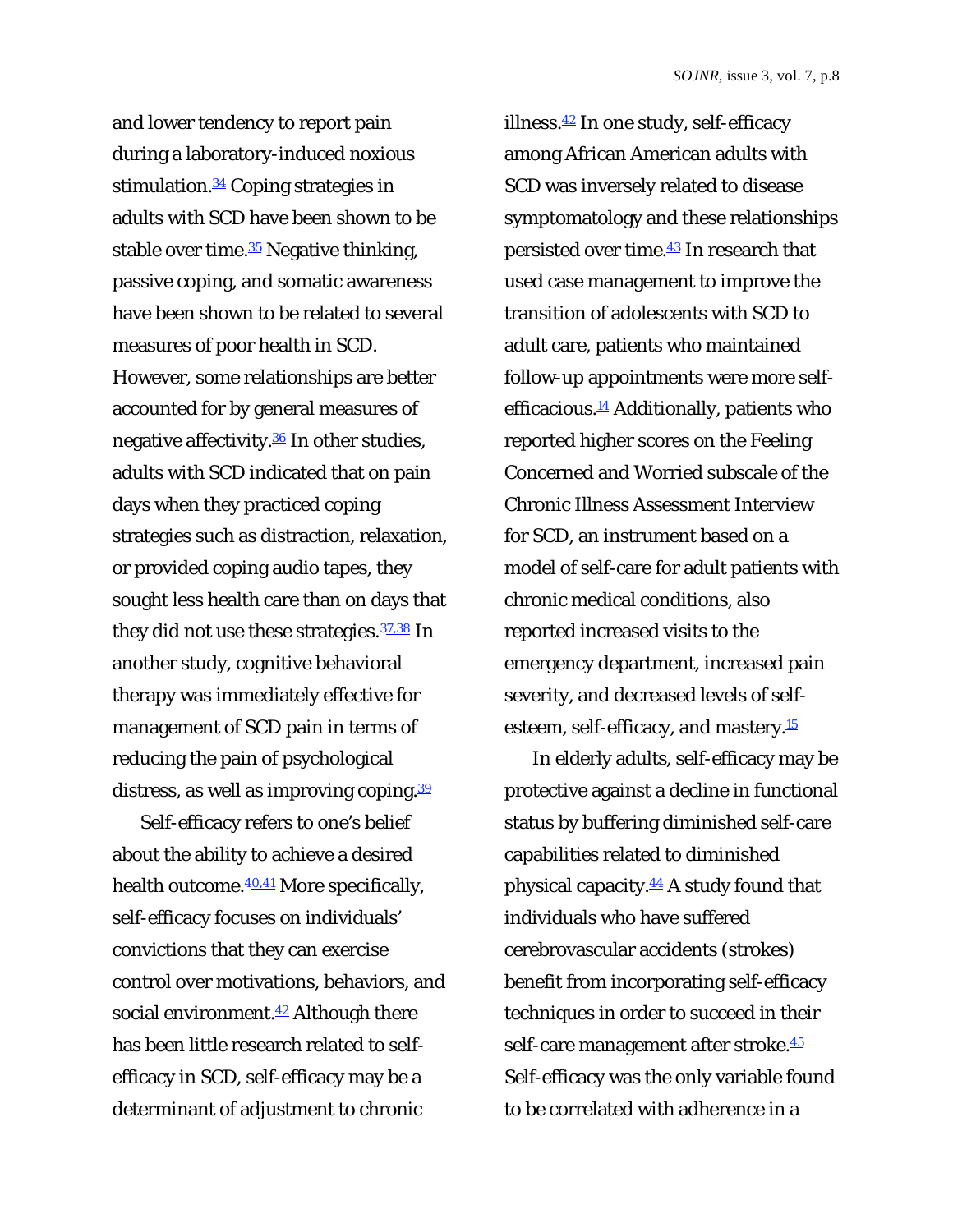study of medication compliance in patients suffering from rheumatoid arthritis.46

Social support is defined as one's internal perception that may influence interpersonal behaviors including expression of positive affect, affirmation of another's behaviors or views, or giving symbolic or material aid. $47$  Selfesteem, social assertiveness, and use of social support were significant predicators of social functioning, mental health, health perceptions, total functioning score, and adherence in adolescents with SCD.<sup>48</sup> Research about the role social support plays in the health of adults with SCD is limited. Nash presented a review of studies related to the psychosocial aspects of SCD.<sup>49</sup> The major theme that permeates the review is the continuous need for social support. Support is needed from family and health care providers. Support from family, noted in studies of other chronic illnesses, may increase compliance and decrease depression, while support from health care providers may increase satisfaction with the healthcare delivery system and decrease the discrimination felt by some patients with SCD. In a study of older adults, it was also found that building a

partnership of care in which nurses and other health care professionals function in a supportive and educational role enhanced the older adult's lifelong selfcare management and ability to stay in control of multiple chronic health conditions.<sup>50</sup> In studies pertaining to adherence to prescribed treatments, enlisting social support from family and friends improved adherence. 50-52

Self-care management is defined as engaging in therapeutic behaviors and taking action to access resources to maintain and/or improve health status and quality of life. $23$  For the adult with SCD priority self-care measures are adequate hydration, refraining from over-exercise, keeping medical appointments, adhering to health care provider's instructions, and making sure medical questions are answered.15 It was also found that individuals with SCD may employ strategies to take control of their lives in order to maintain a "normal" life. These self-care management strategies include coping behaviors which involves negotiation and engagement in both personal and structural factors.<sup>29</sup> Furthermore, it was found that one's ability to engage in selfcare management is influenced by social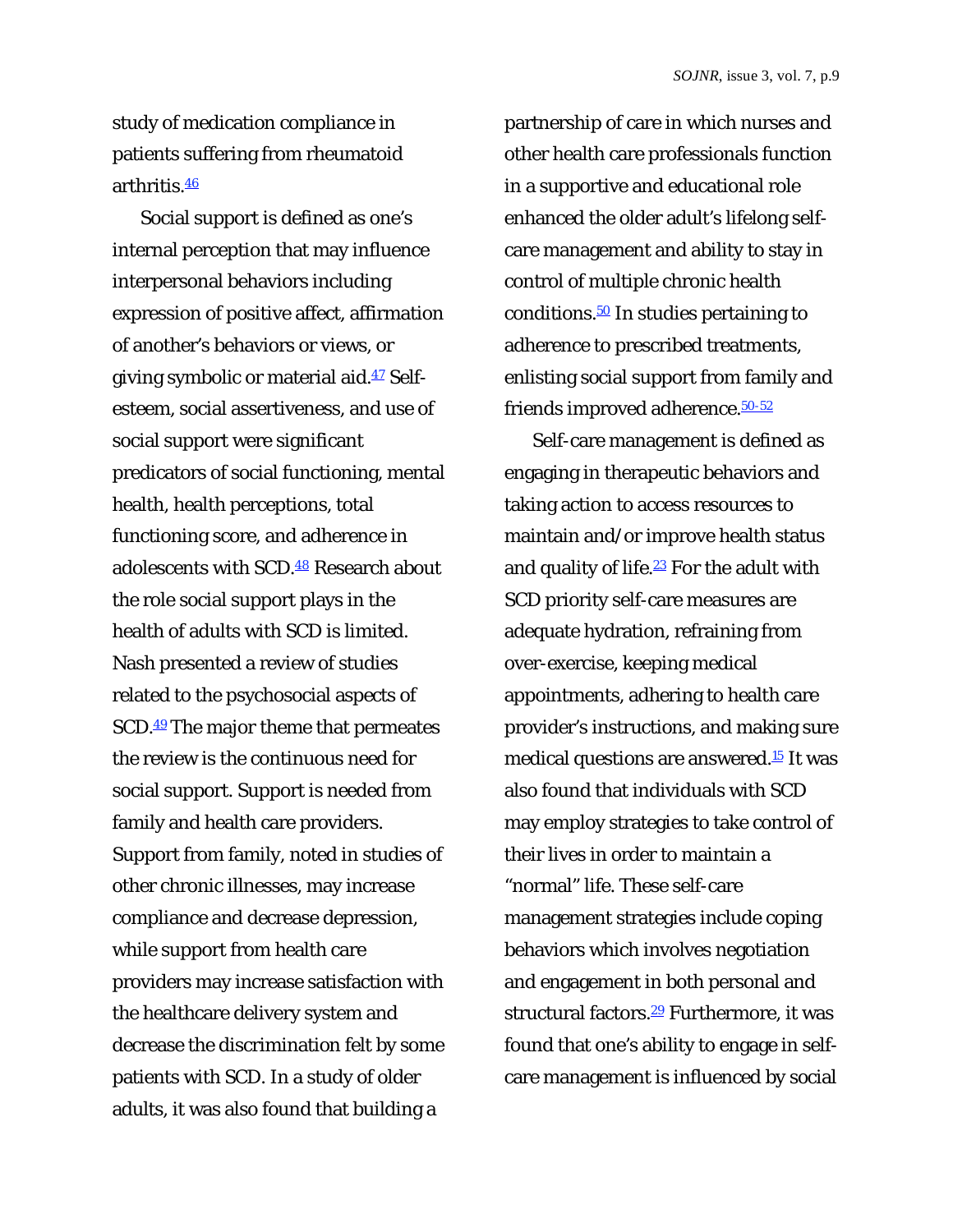and material resources, life transitions, and the responses of society.<sup>29</sup>

Another self-care management behavior for adults with SCD is religiosity. It was found that religious involvement played an important role in assisting some adults with SCD to manage their disease. In fact, attending church at least once per week is associated with fewer negative experiences with pain and lower levels of psychiatric disturbance for patients with SCD.<sup>53</sup> In a sample of African American elders living with chronic health conditions, reliance on God was found to an important strategy. $31$ 

Health status can be defined as one's subjective or self-assessment of physical, social, and mental well-being.<sup>54</sup> The health status of adults with SCD may be influenced by a clinical course that often worsens. Chronic organ damage may become evident, acute painful crises become harder to tolerate, and adults may face losses of productivity and psychological distress.17 Additionally, adults with SCD may experience organ damage that may result in stroke, pulmonary failure or hypertension, renal failure, congestive heart failure, leg ulcers, and osteonecrosis of the femoral or humeral head.<sup>16</sup> Compared to

individuals with other chronic conditions, adults with SCD report lower general health and health-related quality of life.<sup>55,56</sup> Haque and Telfair found that self-reported medical problems were higher for older adults with SCD.<sup>57</sup>

Quality of life (QOL) is defined as a subjective sense of well-being with physical, psychological, and social dimensions of one's life.<sup>58</sup> SCD is a condition that has profound consequences for the QOL of individuals with SCD and their family members.<sup>59</sup> Individuals with SCD experience healthrelated QOL worse than the general population.<sup>55</sup> This reduced QOL may be due to the chronicity of the illness combined with frequent hospitalizations for pain or other complications, which can contribute to impaired psychosocial functioning.<sup>60</sup> Although increasing life expectancy is an important accomplishment, QOL is also important.<sup>61</sup> Interventions in SCD should consider improvements in health-related QOL as an important outcome.<sup>55,56</sup>

## **Methods**

As a part of a larger cross-sectional descriptive study, a convenience sample of 232 adults with a diagnosis of SCD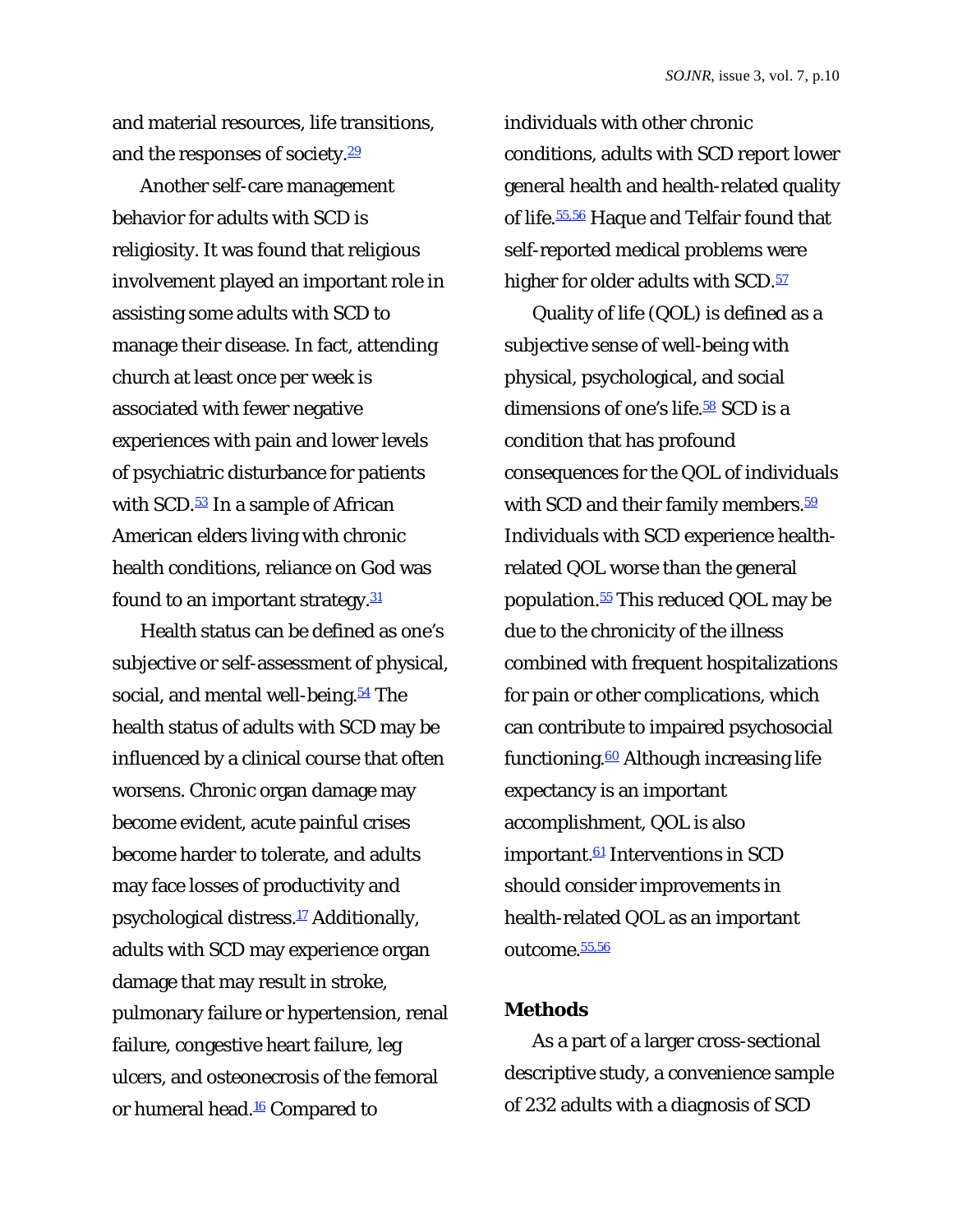was recruited from two SCD clinics located within academic medical centers in the southeastern United States. Using a comparative descriptive design, from the primary sample, 72 participants, ages 31-44 were excluded. This resulted in two more age distinct comparison groups; an older adult sample, adults with SCD age 45 years and above and the young adult sample, adults with SCD ages 18-30 years. Participant criteria included ability to read, write, or understand English, at least 18 years old, and have a diagnosis of SCD. In the original study, Institutional Review Board approval had been received from the two data collection sites and the principle investigator's academic institution. Participants were recruited and informed consent was obtained following the approved protocol. Data collection took place in a private area of each SCD clinic using paper and pencil. Participants completed the questionnaires during one clinic visit in an average of 30 to 60 minutes. Five participants requested assistance to complete the questionnaires. In these five cases, the investigator or nurse read the questions and recorded the responses. Upon completion of study instruments, each participant received

\$25 for the time required to participate in the study.

The questionnaire packet included a demographic data form and instruments that measured SCD knowledge, assertiveness, coping behaviors, SCD self-efficacy, social support, self-care, health status, and quality of life. All study instruments were developed or selected to encompass the range of variables relevant to the larger study in which the Theory of Self-Care Management for Vulnerable Populations was being tested. $23$  The instruments relevant to examining differences in intra-personal resources (assertiveness, coping behaviors, self-efficacy, and social support), self-care management, and health outcomes (health status and quality of life) in older and younger adults with sickle cell disease are described below.

*Assertiveness.* Assertiveness was measured with the 30-item Simple Rathus Assertiveness Schedule  $(SRAS).$ <sup>62</sup> An internal consistency reliability coefficient of 0.90 has been reported.<sup>62</sup> Very little validity data have been published for the SRAS. However, since the SRAS is a parallel form of the Rathus Assertiveness Schedule (RAS), 63 much of the validity of the original RAS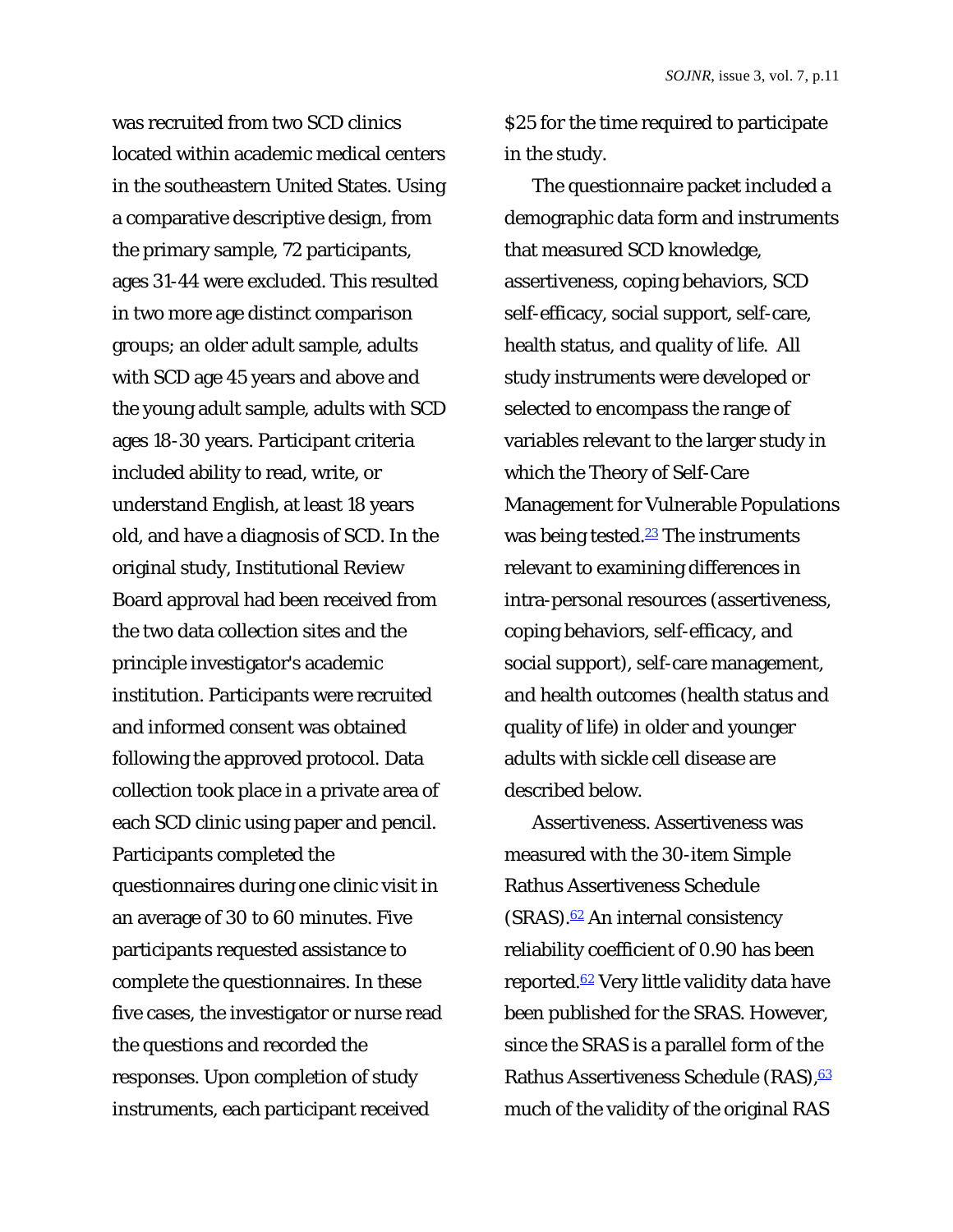applies to the SRAS. The RAS has established validity in terms of significant correlations with scales that measure impressions respondents make on other people ( $r=0.33$  to  $r=0.62$ ,  $p=<$ 0.01) and indications of how people would behave in certain situations  $(r=0.70, p=< 0.01).$   $62$  The SRAS correlates 0.90 with the original RAS. After reverse coding the necessary items, a total score is obtained by summing responses, with higher responses indicating higher levels of assertiveness. Cronbach's alpha reliability for the SRAS in the current study was 0.84.

*Coping Behaviors.* Coping behaviors were measured with the Family Coping Project Coping Scale (COP), a 54-item Likert-type instrument with five subscales (seeking/using social support, spiritual activities, avoidance, managing illness, and focusing on others). Subscale reliabilities range from 0.71 to 0.88 with a total scale reliability of 0.90. Construct validity was obtained using exploratory factor analysis. Total and subscale scores are obtained by summing responses, with higher responses indicating higher levels of the specific coping behavior.<sup>64</sup> Cronbach's alpha reliabilities for the coping subscales in the current study were

0.83, 0.84, 0.73, 0.72, and 0.51, respectively, and for the total scale 0.91. *Self-Efficacy.* Self-efficacy was measured with the Sickle Cell Disease Self-Efficacy Scale (SCSES), a 9-item Liker-type scale measuring SCD diseasespecific perceptions of self-efficacy. Internal consistency reliability has been reported to be  $0.89.42$  Convergent validity was estimated by significant correlations between self-efficacy and self-esteem (0.39), sense of mastery (0.45), and internal health locus of control (0.41). A significant negative correlation between the SCSES and reported pain severity supports the predictive validity of the instrument. Responses are summed, with higher scores indicating higher self-efficacy.<sup>42</sup> Cronbach's alpha reliability for the SCSES in the current study was 0.87.

*Social Support.* Perceived availability of support was measured with the Medical Outcomes Study Social Support Survey (MOS-SSS), a 19-item Likerttype scale containing four subscales (emotional/informational, affectionate, tangible, and positive social interaction). Total scale and subscale internal consistency reliabilities have been reported to be above 0.91. Construct validity is supported by both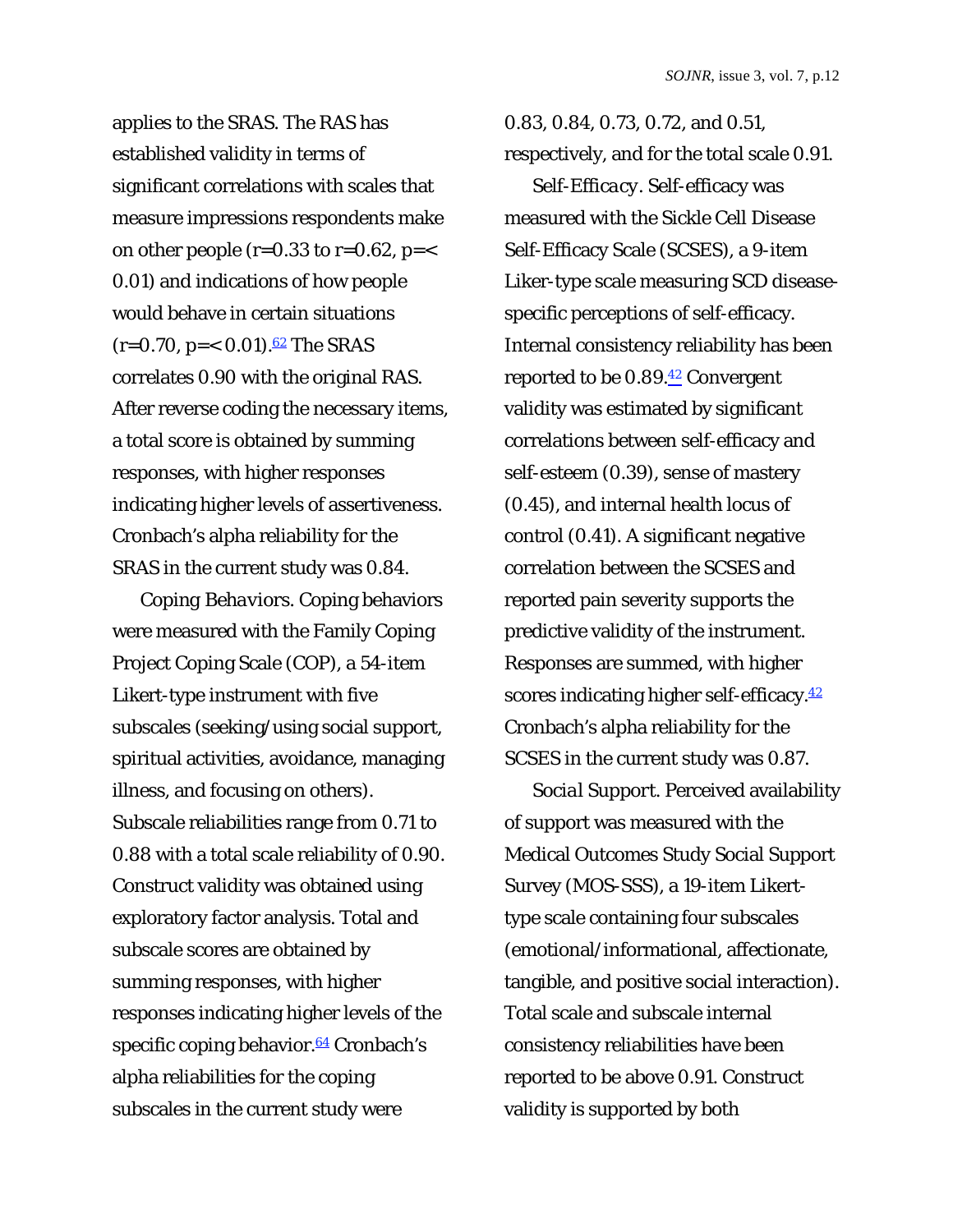confirmatory and principal components factor analysis. Responses are summed, with higher scores indicating higher perceptions of available support.<sup>65,66</sup> Cronbach's alpha reliabilities for the social support subscales in the current study were 0.92, 0.81, 0.82, and 0.89, respectively and for the total scale 0.95.

*Self-Care Management.* Self-care management was measured with the Jenerette Self-Care Assessment Tool (J-SAT), a 13-item scale that measures sickle cell specific self-care management actions. The internal consistency reliability of the J-SAT was 0.80 in a sample of 75 adults. Construct validity was estimated by a significant negative correlation (r=-0.19) with the Center for Epidemiological Studies Depression Scale (CESD), and significant positive correlation (r=0.49) with the Functional Status Questionnaire (FSQ) (unpublished study). Cronbach's alpha reliability for the J-SAT in the current study was 0.71.

*Health Status.* Health status was measured by a 5-item questionnaire adapted from Segovia, Bartlett, and Edwards' 49-item scale, which measures ten dimensions of health status.<sup>54</sup> In the five-item scale used in this study, health status was assessed by summing

responses, with a higher score indicating higher subjective health status. Construct validity was supported with statistically significant correlations ranging from 0.31 to 0.40 between the five-item health status scale and selfreported health status and health care utilization. Cronbach's alpha for the health status measure in the current study was 0.77.

*Quality of Life.* The Chronic Illness Quality of Life Ladder (CIQOLL) was used to measure health-related quality of life (HRQOL) in relation to living with SCD. The ten-step ladder measures QOL at four time points: present, life without SCD (i.e., if the individual no longer had SCD), one year ago (past), and one year from now (future), where ten indicates the best possible quality of life and one indicates the worst possible quality of life. These four points in time form the four subscales of the CIQOLL. Internal consistency reliability has been reported to be greater than 0.90 for each subscale. Principal components factor analysis resulted in four meaningful factors corresponding to the four time periods, accounting for 87% of the variance. The CIQOLL also has demonstrated convergent validity, by high significant correlations with the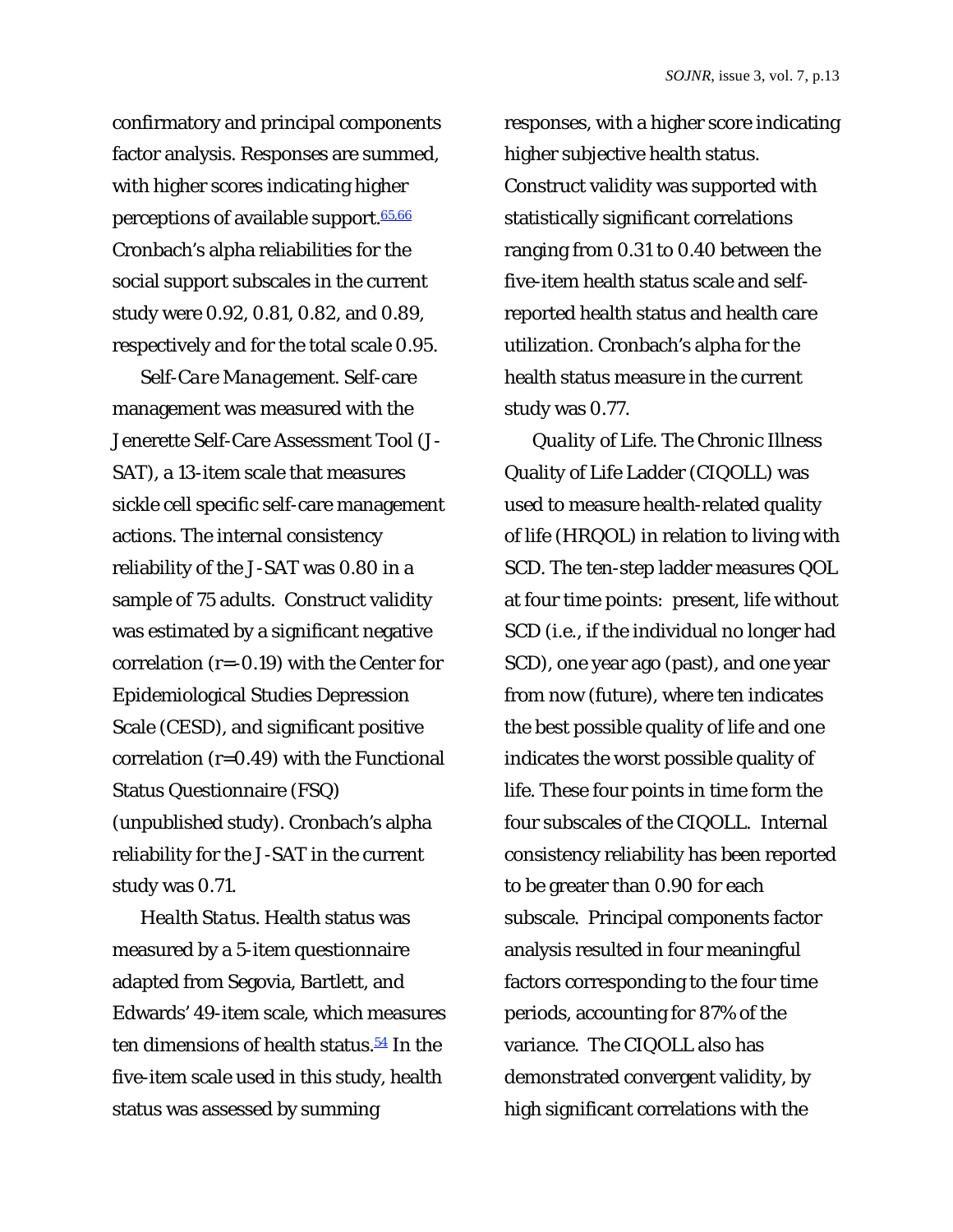Life Purpose Scale (0.74) and divergent validity by high negative correlations with the CES-D -.65). $58$  Subscale scores are obtained for each time period: present, without SCD, past, and future, with higher scores indicating higher QOL. Cronbach's alpha reliabilities for the quality of life subscales in the current study were 0.89, 0.88, 0.88, and 0.91, respectively, and 0.96 for the total scale.

*Data Analysis.* Descriptive statistics were calculated to describe the demographic characteristics of the total sample of older and younger adults with SCD, older adults with SCD, and younger adults with SCD. Scale and subscale means, ranges, and standard deviations were calculated. T-tests were conducted to test for significant differences between older and younger adults with SCD in mean intra-personal resource scores, self-care management scores, and health outcomes scores. Chisquare tests were used to test for significance differences in categorical data (employment, marital status).

#### **Results**

The sample consisted of 105 (65.6%) women and 55 (34.4%) men. The

average participant was 34 years old with a high school education. The respondents had an average of two SCD crises per year. Almost two-thirds (63%) of the sample had never been married and almost three-quarters (73%) lived with their families. The majority were either not employed (29.4%), or were unemployed due to disability (41%). Using zip codes provided by participants, the average median household income was determined to be approximately \$36,000.<sup>67</sup> Responses from the older adults with SCD and the younger adults with SCD were examined for differences. Tables 1 and 2 depict demographic data for older and younger adults. There were significant differences between younger and older adults in the number of SCD crises per year, with younger adults reporting more crises per year (2.75 vs. 1.67, p=.01). There were also significant differences (Chi-square=10.23, p=.02) in employment between younger and older adults, with younger adults being more likely to have part-time employment (18% vs. 5.3%), more likely to be unemployed (35% vs. 19.3%), but less likely to be unemployed due to disability (33% vs. 56%). There were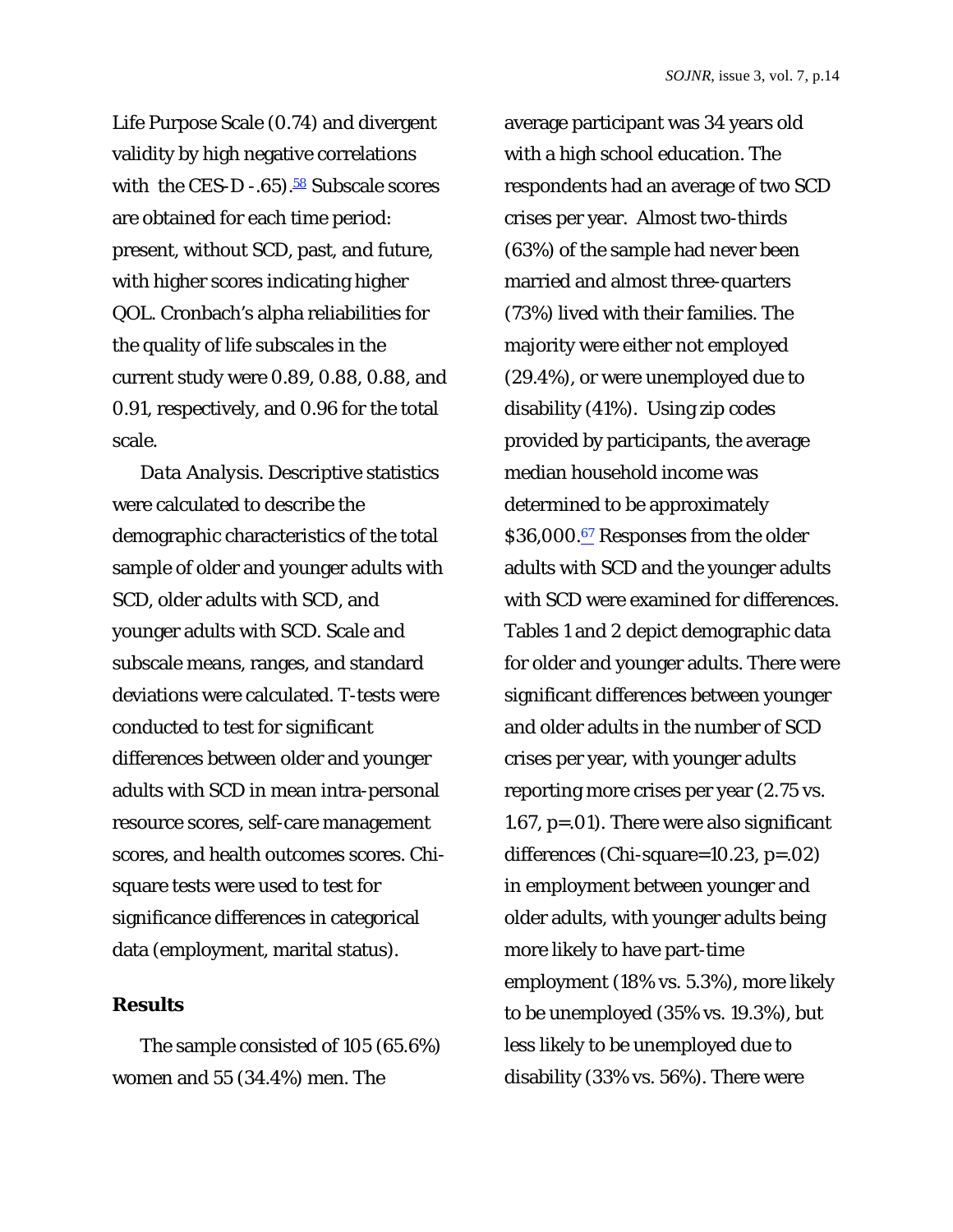significant differences (Chi-square= 83.01, p< .01) in marital status between younger and older adults, with younger

adults reporting higher rates of never being married (87% vs. 18%).

## Table 1

*Demographic Characteristics of Older and Younger Adults with SCD* 

|                                                             | N         | Mean (SD)                            | Range                         |
|-------------------------------------------------------------|-----------|--------------------------------------|-------------------------------|
| <b>Older Adults with SCD</b>                                |           |                                      |                               |
| Age (years)                                                 | 57        | 52.68 (6.05)                         | 45-73                         |
| Education (years)                                           | 57        | 12.30 (2.60)                         | $5-18$                        |
| Median Household Income<br>Number of SCD Crises per<br>year | 53<br>52  | \$36,284 (\$11,113)<br>$*1.67(1.78)$ | \$17,843-\$57,755<br>$0 - 8$  |
| <b>Younger Adults with SCD</b>                              |           |                                      |                               |
| Age (years)                                                 | 103       | 23.87 (3.40)                         | 18-30                         |
| Education (years)                                           | 103       | 12.08 (1.47)                         | $8 - 16$                      |
| Median Household Income<br>Number of SCD Crises per<br>year | 100<br>99 | \$35,724 (\$10,488)<br>$*2.75(2.82)$ | \$17-843-\$65,375<br>$0 - 20$ |

\*Denotes significant difference in the Mean between older and younger adults with SCD. Sample size varies due to missing data.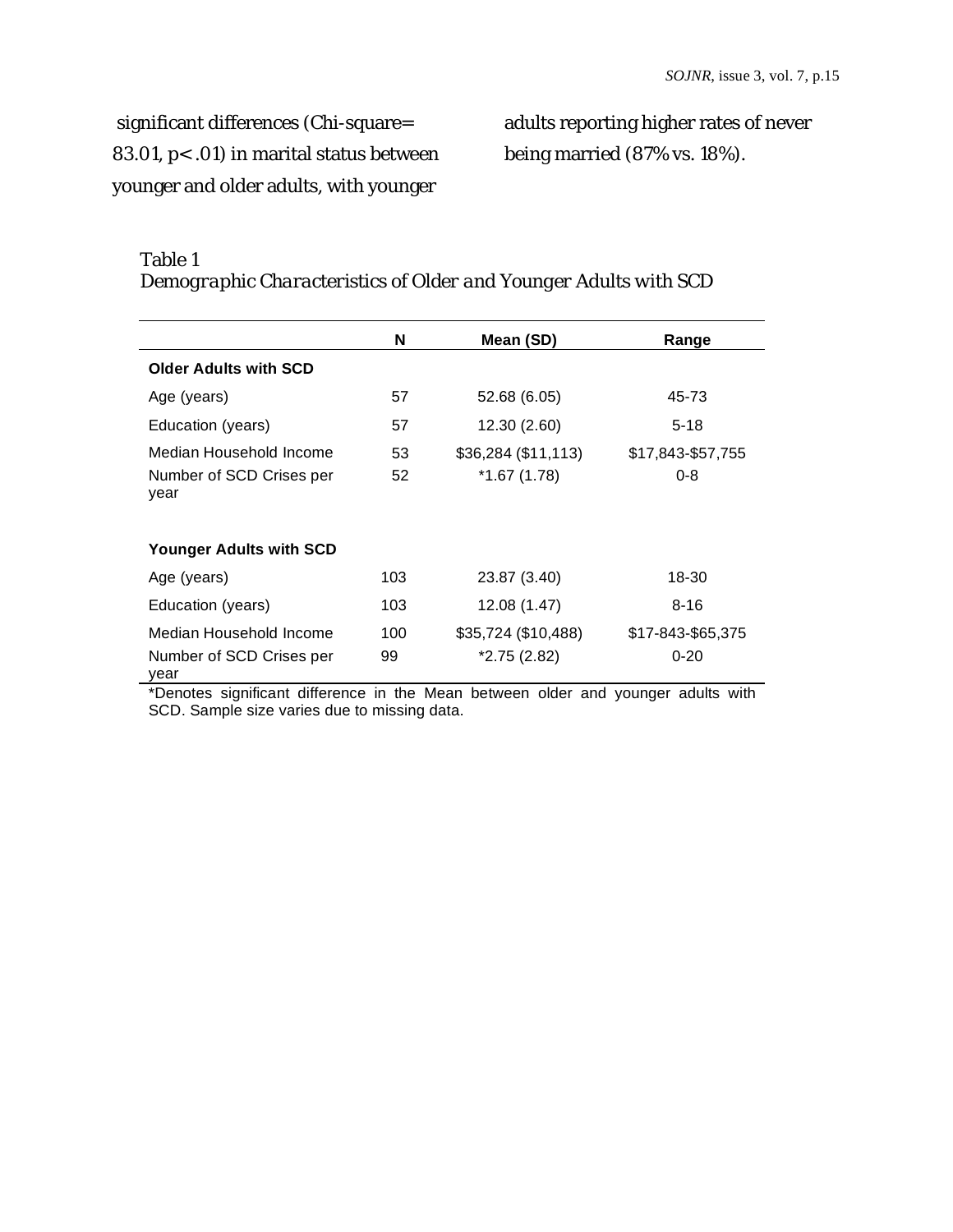|                       | Older<br>N (%) | Younger<br>N (%) |
|-----------------------|----------------|------------------|
| Gender                |                |                  |
| Female                | 42 (73.7)      | 63 (61.2)        |
| Male                  | 15 (26.3)      | 40 (38.8)        |
| Employment            |                |                  |
| Full-time             | 11 (19.3)      | 19 (18.4)        |
| *Part-time            | 3(5.3)         | 14 (13.6)        |
| Unemployed            | 11 (19.3)      | 36(35)           |
| <b>Disabled</b>       | 32(56.1)       | 34 (33)          |
| <b>Marital Status</b> |                |                  |
| *Never Married        | 10 (17.5)      | 90 (87.4)        |
| Married               | 16(28.1)       | 10(9.7)          |
| <b>Divorced</b>       | 13 (22.8)      | 1(1)             |
| Widowed               | 11 (19.3)      |                  |
| Separated             | 7(12.3)        | 1.9(1.9)         |
| Living Situation      |                |                  |
| Alone                 | 17 (29.8)      | 18 (17.5)        |
| With Family           | 40 (70.2)      | 76 (73.8)        |
| With Friends          |                | 9(8.7)           |

Table 2 *Demographic Characteristics of Older and Younger Adults with SCD* 

\* Denotes significant difference in N between older and younger adults with SCD.

Research Question 1: Are there statistically significant differences in intra-personal resources (assertiveness, coping behaviors, self-efficacy, social support) between older and younger adults with SCD? There were statistically significant differences in the intra-personal resource of assertiveness (t=-3.34, p=<.01) (Table 3). Younger adults reported higher levels of assertiveness than older adults with SCD (116.50 vs. 105). In intra-personal resources coping behaviors subscales,

S l i d'an del casa de la casa de la casa de la casa de la casa de la casa de la casa de la casa de la casa de<br>Segundo de la casa de la casa de la casa de la casa de la casa de la casa de la casa de la casa de la casa de

there were statistically significance differences between older and younger adults. Older adults reported use of more spiritual activities (p<.05, 16.7 vs. 13.8) and focusing on others (p<.05, 9.1 vs. 8.0). In the intra-personal resources social support subscales, there were statistically significant differences between older and younger adults with SCD. Older adults perceived less tangible social support (p< .02, 29.4 vs. 30.9) and perceived less positive social interactions (p<.02, 14.2 vs. 15.6).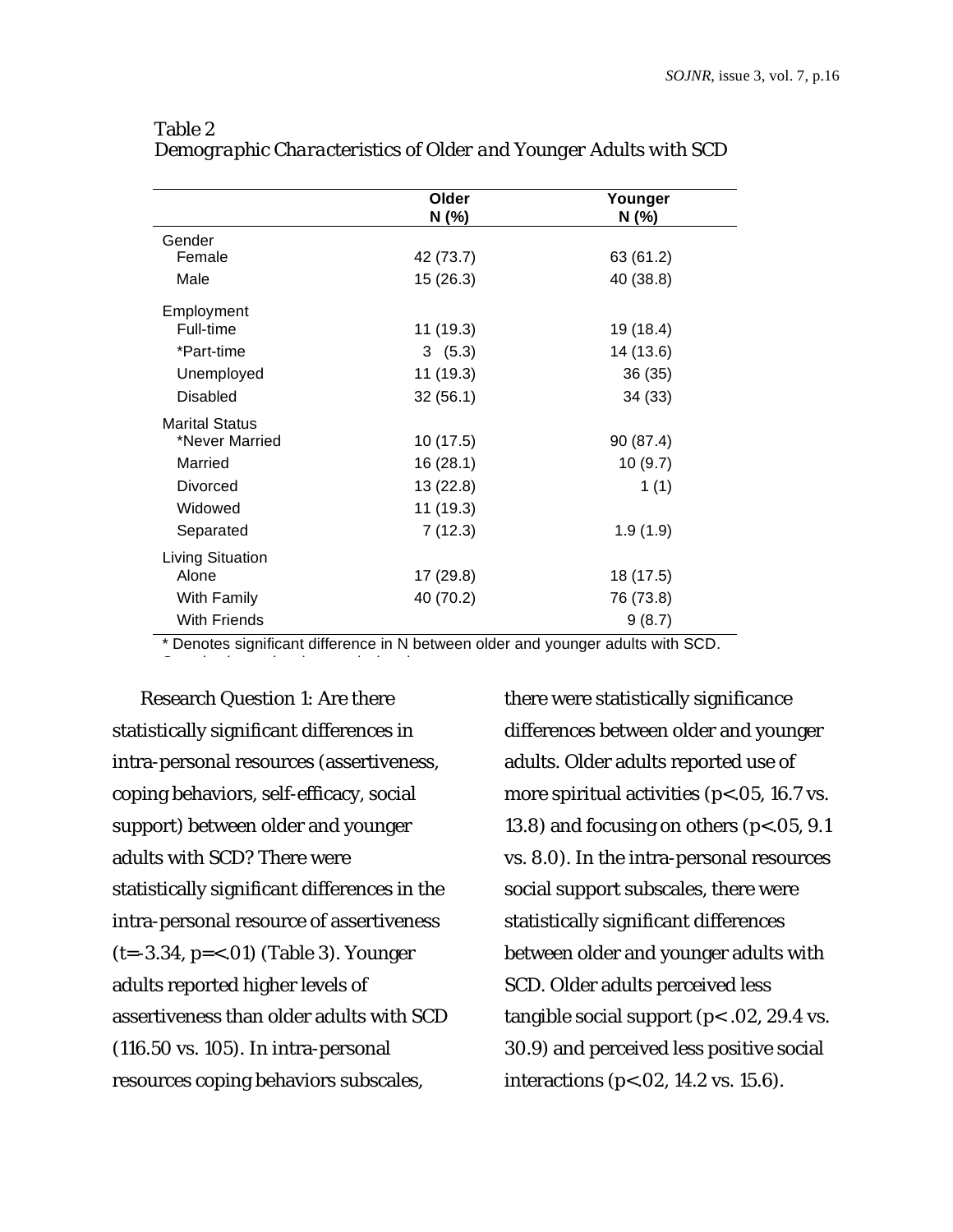Research question 2: Are there statistically significant differences in self-care management between older and younger adults with SCD? There

were no statistically significant differences in self-care management between older and younger adults with SCD.

#### Table 3

*Intra-Personal Resources: Scale means and standard deviation* 

|                                         |    | Older          |     | Younger        |
|-----------------------------------------|----|----------------|-----|----------------|
| <b>Intra-Personal Resources</b>         | N  | Mean (SD)      | N   | Mean (SD)      |
| Assertiveness (SRAS)                    | 48 | 105.0 (22.42)  | 89  | 116.49 (17.25) |
| Coping Behaviors (COP<br>total)         | 35 | 104.09 (20.39) | 62  | 97.76 (18.27)  |
| Seeking Support                         | 47 | 19.47 (7.03)   | 86  | 20.57 (6.35)   |
| Avoidance                               | 43 | 16.12 (6.25)   | 82  | 14.45 (5.17)   |
| *Spiritual Activities                   | 50 | 16.70 (4.11)   | 90  | 13.84 (4.12)   |
| Managing the Illness                    | 51 | 20.88 (3.90)   | 87  | 19.86 (4.06)   |
| Focusing on Others                      | 53 | 9.06(2.05)     | 88  | 8.03(20.5)     |
| Self-Efficacy (SCSES)                   | 55 | 30.42 (8.06)   | 97  | 31.84 (6.37)   |
| Social Support (MOS-SSS<br>total)       | 46 | 71.89 (17.01)  | 90  | 75.34 (15.75)  |
| Emotional/Informational<br>Support      | 50 | 29.40 (7.74)   | 95  | 30.88 (7.41)   |
| Affectionate Support                    | 53 | 11.47 (3.07)   | 100 | 12.15 (2.84)   |
| *Tangible Support                       | 56 | 14.59 (3.82)   | 102 | 16.09 (3.66)   |
| *Positive Social Interaction<br>Support | 55 | 14.16 (4.12)   | 98  | 15.60 (3.63)   |

\* Denotes significant difference in Mean between older and younger adults with SCD. Sample size varies due to missing data.

Research question 3: Are there statistically significant differences in health outcomes (health status and quality of life) between older and younger adults with SCD? There were no statistically significant differences in health outcomes between older and younger adults with SCD.

*Limitations.* There are several limitations that need to be

acknowledged. The self-selected convenience sample was recruited from two different clinic sites. In the original data analysis, there were significant differences in age, onset of first SCD crisis, and median household income between the two data collection sites. However, overall, the sites were more alike than different and were combined to achieve the required sample size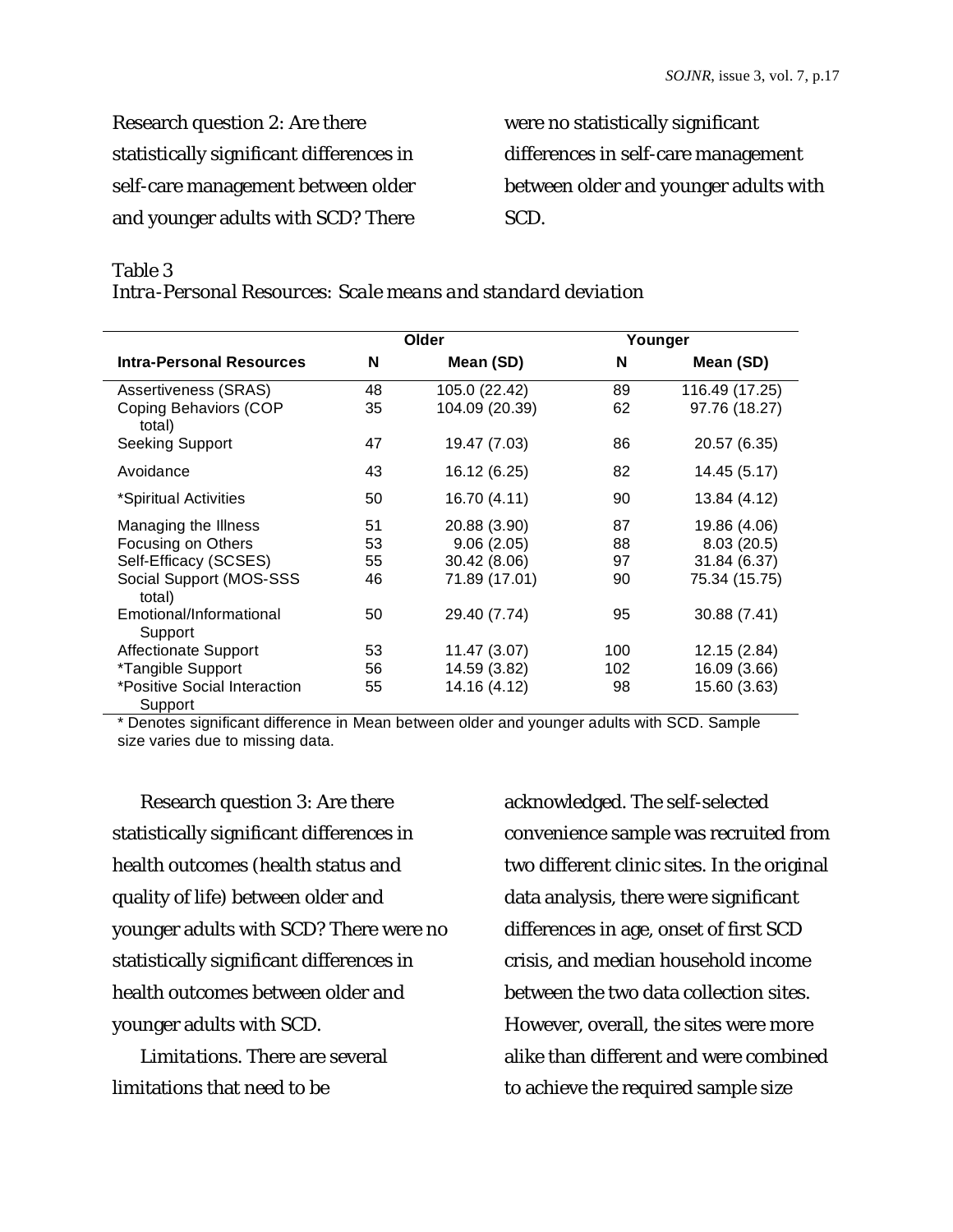required for structural equation modeling, the data analysis technique used in the larger study.

Furthermore, there were missing data. Several factors may have resulted in missing data, including the multiple task responsibilities of the data collectors, which led to less than consistent follow-up for complete data from each participant. Also, the longest scale, 54 items, contained the most missing data. Changing the response format as well as decreasing the number of items may address this issue. T-tests confirmed that that there were no significant differences in respondents with complete data and those with incomplete data.

Respondents were not asked to identify their specific type of SCD (e.g., Sickle Cell Anemia [SS], Sickle-Hemoglobin C Disease [SC], or Sickle Thalassemia). Because the types of SCD have differing levels of severity, it will be important to obtain this information in future studies.

### **Conclusions**

The data suggest that older adults use spiritual activities to cope with SCD. This result supports findings of other

studies that found that reliance on God and church attendance are important coping behaviors used by African Americans with chronic illnesses such as SCD.<sup>31,53</sup> In addition to spiritual activities, older adults with SCD tend to focus on others rather than on themselves. In contrast to younger adults, older adults with SCD may have lost many of their friends to SCD or other illnesses and are unable to maintain employment. In order to cope with significant losses, African American older adults often 'engage in life' by using other activities to take their minds off challenges and to keep them focused on meaningful life activities such as visiting relatives in the nursing home or cleaning their church.<sup>31</sup> Findings indicate that interventions to enhance self-care management in older adults with SCD should include some aspect of spirituality or religiosity and perhaps provide opportunities for them to focus on activities and persons other than themselves.

The data suggest that younger adults seek and use social support as a means to deal with SCD. Additionally, this younger cohort reports higher levels of tangible social support and positive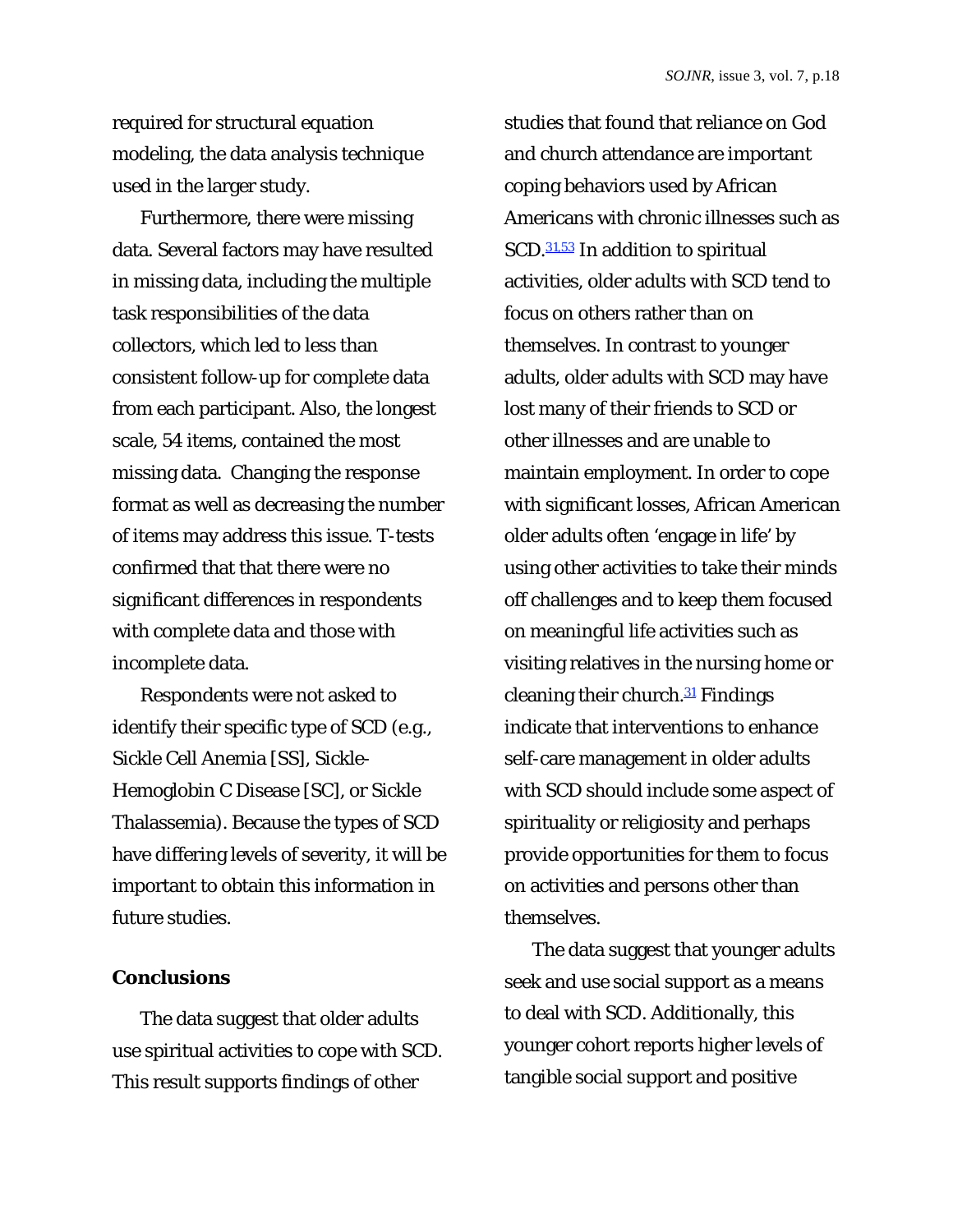social interactions. This may be related to the life expectancy of individuals with SCD and the potential for numerous complications as the disease progresses. Compared to older adults with SCD, younger adults with SCD may be more physically able to obtain tangible support and participate in social activities. Younger adults report higher levels of assertiveness than older adults with SCD. This assertiveness may be perceived as aggressiveness or addiction when young adults enter the healthcare arena.68,69 Appropriate interventions for young adults with SCD should include self-care management strategies which enhance and use aspects of social support. Additionally, assertiveness training may be useful to insure that younger adults with SCD are better able to access and use the health care system.

Due to advances in medical care, adults with SCD are living much longer. Unfortunately, there has been little research on the intra-personal resources available to adults with SCD and the

self-care management activities that affect their health status and QOL. This study is an important step in developing tailored interventions to meet the needs of younger and older adults with SCD. Results suggest that older and younger adults with SCD use different coping behaviors and have different strengths in their battle to live with SCD. Although the Theory of Self-Care Management for Vulnerable Populations offers a useful framework, interventions for adults with SCD need to be tailored to meet the needs of both older and younger adults with SCD. Future studies should be done to further explore the needs of adults with SCD in order to develop interventions that will improve self-care management, health status, and quality of life among adults with SCD. Additionally, valuable information may also be gained by using a triangulated method wherein structured interviews could be used to identify factors that enhance self-care management and health outcomes in adults with SCD.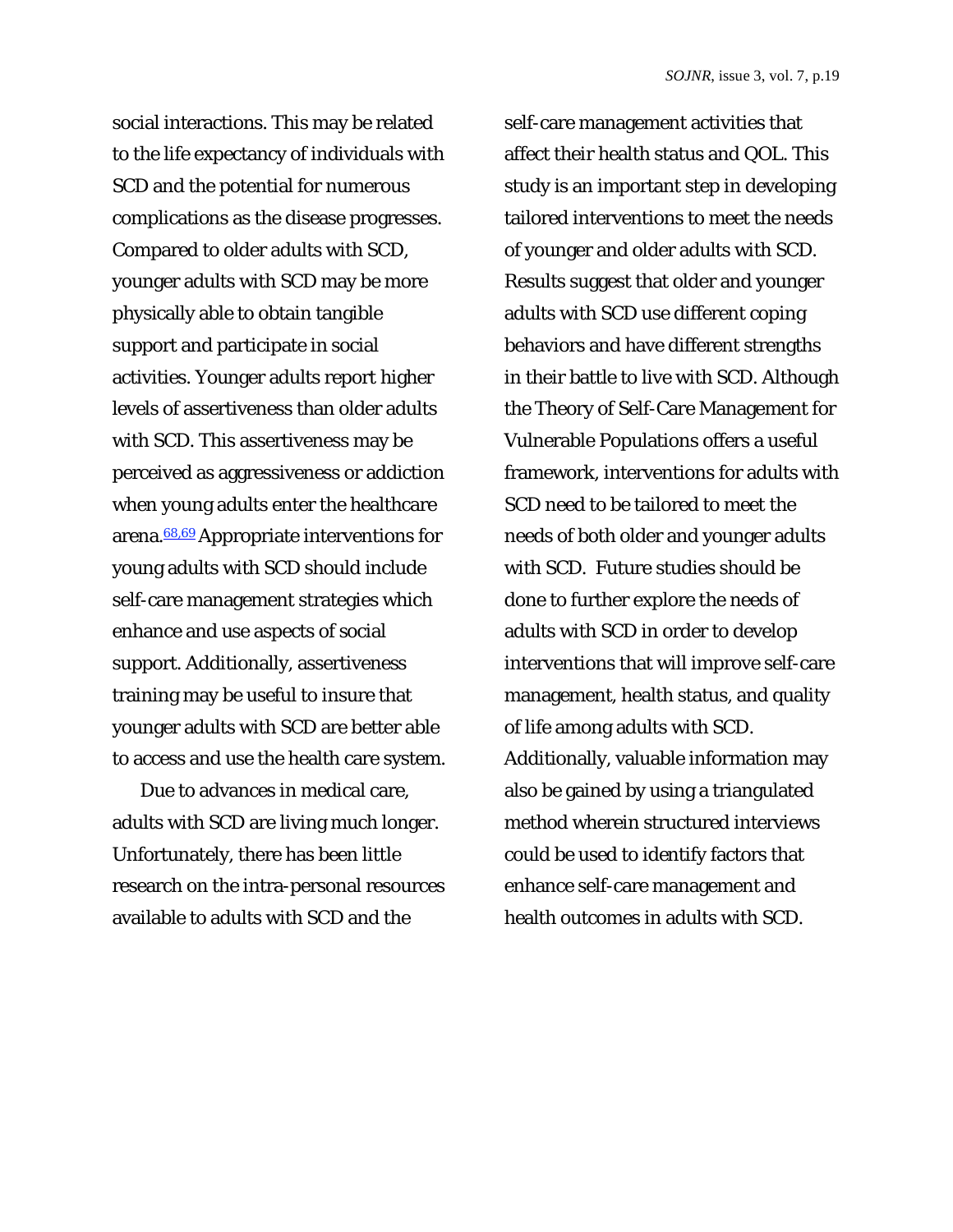## **References**

- 1. Godeau, B., Noel, V., Habibi, A., Schaeffer, A., Bachir, D., & Galacteros, F. (2001). Sickle cell disease in adults: Which emergency care by the internists? *La Revue De Medecine Interne, 22*(5), 440-451.
- 2. Andrews, M. M., & Mooney, K. H. (1994). Alterations in hematologic function in children. In K. L. McCance, & S. E. Huether (Eds.), *Pathophysiology: The biologic basis for disease in children* (pp. 908-939). St. Louis: Mosby-Yearbook.
- 3. Sickle Cell Disease Guideline Panel. (1993). *Sickle cell disease: Screening, diagnosis, management, and counseling in newborns and infants. Clinical practice guideline no. 6. AHCPR Pub. No. 93-0562.* Rockville, MD: Agency for Healthcare Policy and Research, Public Service, U.S. Department of Health and Human Services.
- 4. Serjeant, G. R. (1992). *Sickle cell disease* (2nd ed.). Oxford: Oxford University Press.
- 5. Ohene-Frempong, K., & Nkrumah, F. K. (1994). Sickle cell disease in Africa. In S.H. Embury, R.P. Hebbel, N. Mohandes & M.H. Steinberg (Eds.), *Sickle cell disease: Basic principles and clinical practice* (pp. 423-435). New York: Lippincott Williams and Wilkins.
- 6. Hickman, M., Modell, B., Greengross, P., Chapman, C., Layton, M., & Falconer, S. et al. (1999). Mapping the prevalence of sickle cell and beta thalassaemia in England: Estimating and validating ethnic-specific rates. *British Journal of Haematology, 104*(4), 860-867.
- 7. Davies, S. C., & Oni, L. (1997). Management of patients with sickle cell disease. *British Medical Journal, 315*(7109), 656-660.
- 8. Yang, Y. M., Shah, A. K., Watson, M., & Mankad, V. N. (1995). Comparison of costs to the health sector of comprehensive and episodic health care for sickle cell disease patients. *Public Health Reports, 110*(1), 80-86.
- 9. Reed, W., & Vichinsky, E. P. (1998). New considerations in the treatment of sickle cell disease. *Annual Review of Medicine, 49*, 461-474.
- 10. Smith, W. R., Bovbjerg, V. E., Penberthy, L. T., McClish, D. K., Levenson, J. L., & Roberts, J. D. et al. (2005). Understanding pain and improving management of sickle cell disease: The PiSCES study. *Journal of the National Medical Association, 97*(2), 183-193.
- 11. Mayfield, E. (1996). New hope for people with sickle cell anemia. *Federal Drug Administration Consumer, 30*(4), 4.
- 12. McKerrell, T. D., Cohen, H. W., & Billett, H. H. (2004). The older sickle cell patient. *American Journal of Hematology, 76*(2), 101-106.
- 13. Diggs, L. M. (1973). Anatomic lesions in sickle cell disease. In H. Abramson, J. F. Bertles & D. L. Wethers (Eds.), *Sickle cell disease: Diagnosis, management, education, and research* (pp. 189-229). St. Louis: C.V. Mosby.
- 14. Wojciechowski, E. A., Hurtig, A., & Dorn, L. (2002). A natural history study of adolescents and young adults with sickle cell disease as they transfer to adult care: A need for case management services. *Journal of Pediatric Nursing, 17*(1), 18-27.
- 15. Lenoci, J. M., Telfair, J., Cecil, H., & Edwards, R. F. (2002). Self-care in adults with sickle cell disease. *Western Journal of Nursing Research, 24*(3), 228-245.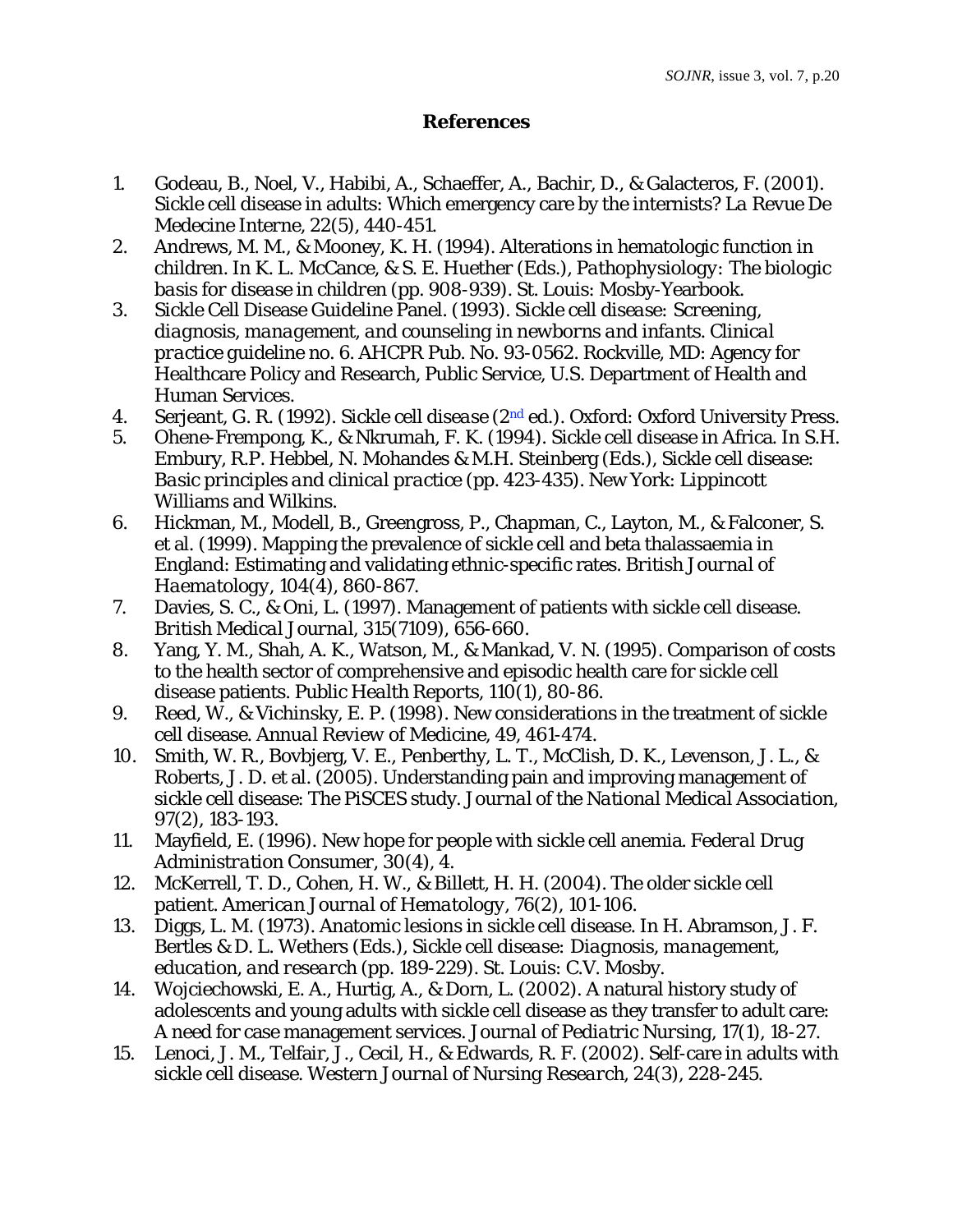- 16. Platt, O. S., Brambilla, D. J., Rosse, W. F., Milner, P. F., Castro, O., & Steinberg, M. H. et al. (1994). Mortality in sickle cell disease, life expectancy, and risk factors for early death. *New England Journal of Medicine, 330*(23), 1639-1644.
- 17. Chakrabarti, S., & Bareford, D. (2004). Will developments in allogeneic transplantation influence treatment of adult patients with sickle cell disease? *Biology of Blood and Marrow Transplantation, 10*(1), 23-31.
- 18. BMT. (1998). BMT for sickle cell disease. *Blood and Marrow Transplant Newsletter, 43*(9), #3.
- 19. Ballas, S. K. (1999). Complications of sickle cell anemia in adults: Guidelines for effective management. *Cleveland Clinic Journal of Medicine, 66*(1), 48-58.
- 20. Mayer, M. L., Konrad, T. R., & Dvorak, C. C. (2003). Hospital resource utilization among patients with sickle cell disease. *Journal of Health Care for the Poor and Underserved, 14*(1), 122-135.
- 21. Rouse, C. M. (2004). Paradigms and politics: Shaping health care access for sickle cell patients through the discursive regimes of biomedicine. *Culture, Medicine and Psychiatry, 28*(3), 369-399.
- 22. Davies, S. C., & Gilmore, A. (2003). The role of hydroxyurea in the management of sickle cell disease. *Blood Reviews, 17*(2), 99-109.
- 23. Dorsey, C. J., & Murdaugh, C. L. (2003). The theory of self-care management for vulnerable populations. *Journal of Theory Construction and Testing, 7*(2), 43-49.
- 24. Onitilo, A. A., Lazarchick, J., Brunson, C. Y., Frei-Lahr, D., & Stuart, R. K. (2003). Autologous bone marrow transplant in a patient with sickle cell disease and diffuse large B-cell lymphoma. *Transplantation Proceedings, 35*(8), 3089-3092.
- 25. Gorman, L., Raines, M. L., & & Sultan, D. F. (2002). *Psychosocial nursing for general patient care* (2nd ed.). Philadelphia: F.A. Davis.
- 26. Richardson, S.S. (2000). *The Effects of an Assertiveness Training Intervention on Clients' Level of Assertiveness, Locus of Control, and Ways of Coping with Serious Illness* (doctoral dissertation). New Orleans, LA: Louisiana State University Medical Center.
- 27. Maxwell, K., Streetly, A., & Bevan, D. (1999). Experiences of hospital care and treatment seeking for pain sickle cell disease: Qualitative study. *British Journal of Medicine, 318*, 1585-1590.
- 28. Maxwell, K. S., & Streetly, A. (1998). Living with sickle cell pain. *Nursing Standard, 13*(9), 33.
- 29. Atkin, K., & Ahmad, W. I. (2001). Living a "normal" life: Young people coping with thalassaemia major or sickle cell disorder. *Social Science & Medicine, 53*(5), 615- 626.
- 30. Krupat, E., Irish, J. T., Kasten, L. E., Freund, K. M., Burns, R. B., & Moskowitz, M. A. et al. (1999). Patient assertiveness and physician decision-making among older breast cancer patients. *Social Science & Medicine, 49*(4), 449-457.
- 31. Loeb, S. J. (2006). African American older adults coping with chronic health conditions. *Journal of Transcultural Nursing, 17*(2), 139-147.
- 32. Lazarus, R. (1966). *Psychological stress and the coping process.* New York: McGraw-Hill.
- 33. Scharloo, M., Kaptein, A. A., Weinman, J., Hazes, J. M., Willems, L. N., & Bergman, W. et al. (1998). Illness perceptions, coping and functioning in patients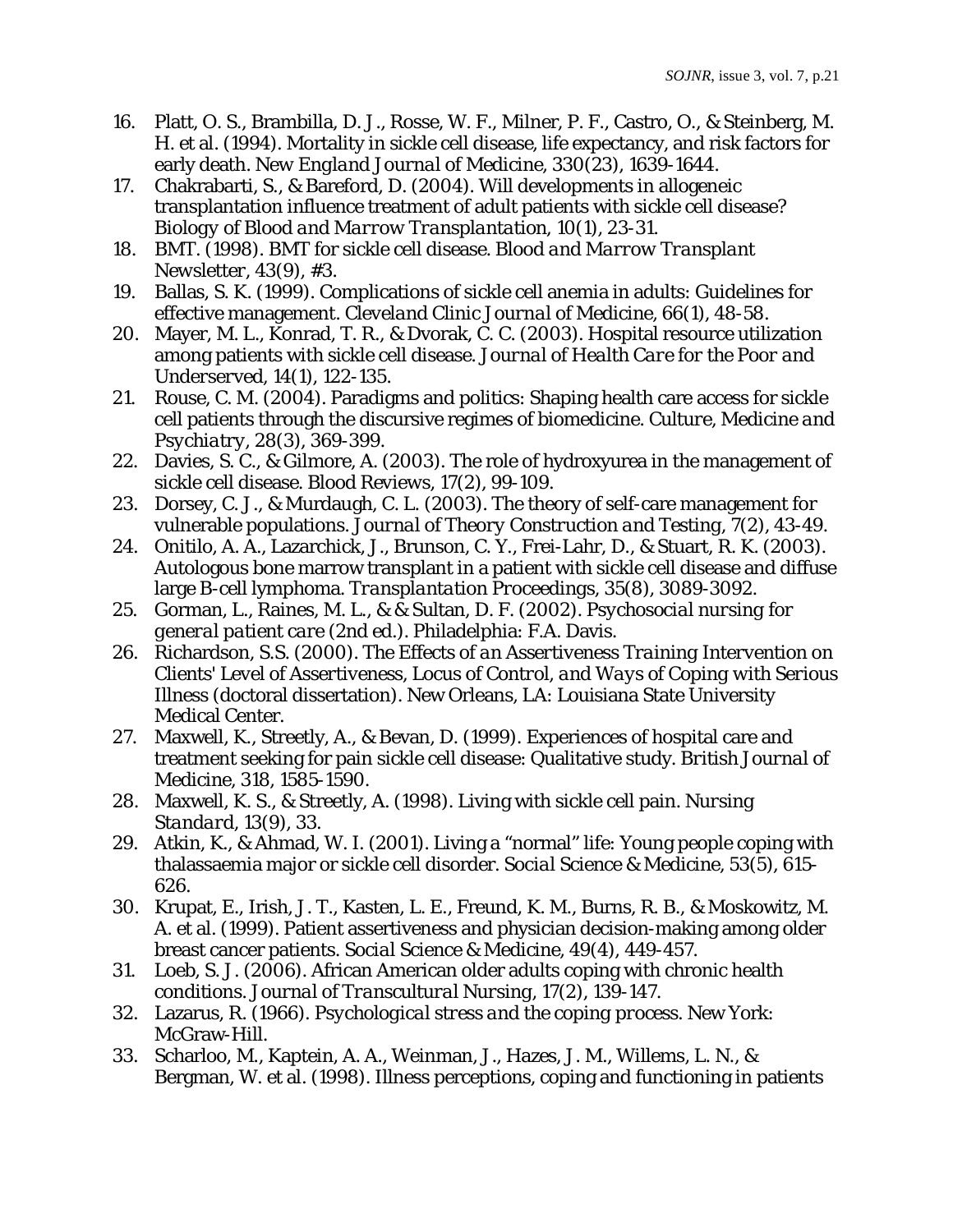with rheumatoid arthritis, chronic obstructive pulmonary disease and psoriasis. *Journal of Psychosomatic Research, 44*(5), 573-585.

- 34. Gil, K. M., Wilson, J. J., Edens, J. L., Webster, D. A., Abrams, M. A., & Orringer, E. et al. (1996). Effects of cognitive coping skills training on coping strategies and experimental pain sensitivity in African American adults with sickle cell disease. *Health Psychology, 15*(1), 3-10.
- 35. Gil, K. M., Wilson, J. J., & Edens, J. L. (1997). The stability of pain coping strategies in young children adolescents, and adults with sickle cell disease over an 18-month period. *Clinical Journal of Pain, 13*(2), 110-115.
- 36. McCrae, J. D., & Lumley, M. A. (1998). Health status in sickle cell disease: Examining the roles of pain coping strategies, somatic awareness, and negative affectivity. *Journal of Behavioral Medicine, 21*(1), 35-55.
- 37. Gil, K. M., Carson, J. W., Porter, L. S., Scipio, C., Bediako, S. M., & Orringer, E. (2004). Daily mood and stress predict pain, health care use, and work activity in African American adults with sickle-cell disease. *Health Psychology, 23*(3), 267- 274.
- 38. Gil, K. M., Carson, J. W., Sedway, J. A., Porter, L. S., Schaeffer, J. J., & Orringer, E. (2000). Follow-up of coping skills training in adults with sickle cell disease: Analysis of daily pain and coping practice diaries. *Health Psychology, 19*(1), 85-90.
- 39. Thomas, V. J., Gruen, R., & Shu, S. (2001). Cognitive-behavioural therapy for the management of sickle cell disease pain: Identification and assessment of costs. *Ethnicity & Health, 6*(1), 59-67.
- 40. Bandura, A. (1997). Insights: Self-efficacy. *Harvard Mental Health Letter, 13*(9), 4-6.
- 41. Bandura, A. (1977). Self-efficacy: Toward a unifying theory of behavioral change. *Psychological Review, 84*(2), 191-215.
- 42. Edwards, R., Telfair, J., Cecil, H., & Lenoci, J. (2000). Reliability and validity of a self- efficacy instrument specific to sickle cell disease. *Behavior Research and Therapy, 38*(2000), 951-963.
- 43. Edwards, R., Telfair, J., Cecil, H., & Lenoci, J. (2001). Self-efficacy as a predictor of adult adjustment to sickle cell disease: One-year outcomes. *Psychosomatic Medicine, 63*(5), 850-858.
- 44. Mendes de Leon, C. F., Seeman, T. E., Baker, D. I., Richardson, E. D., & Tinetti, M. E. (1996). Self-efficacy, physical decline, and change in functioning in communityliving elders: A prospective study. *Journals of Gerontology Series B-Psychological Sciences & Social Sciences, 51*(4), S183-90.
- 45. Robinson-Smith, G., & Pizzi, E. R. (2003). Maximizing stroke recovery using patient self-care self-efficacy. *Rehabilitation Nursing, 28*(2), 48-51.
- 46. Brus, H., van de Laar, M., Taal, E., Rasker, J., & Wiegman, O. (1999). Determinants of compliance with medication in patients with rheumatoid arthritis: The importance of self-efficacy expectations. *Patient Education & Counseling, 36*(1), 57-64.
- 47. Kahn, R. L. (1979). Aging and social support. In M. W. Riley (Ed.), *Aging from birth to death: Interdisciplinary perspectives* (pp. 77-91). Boulder, CO: Westview Press for American Association for the Advancement of Science.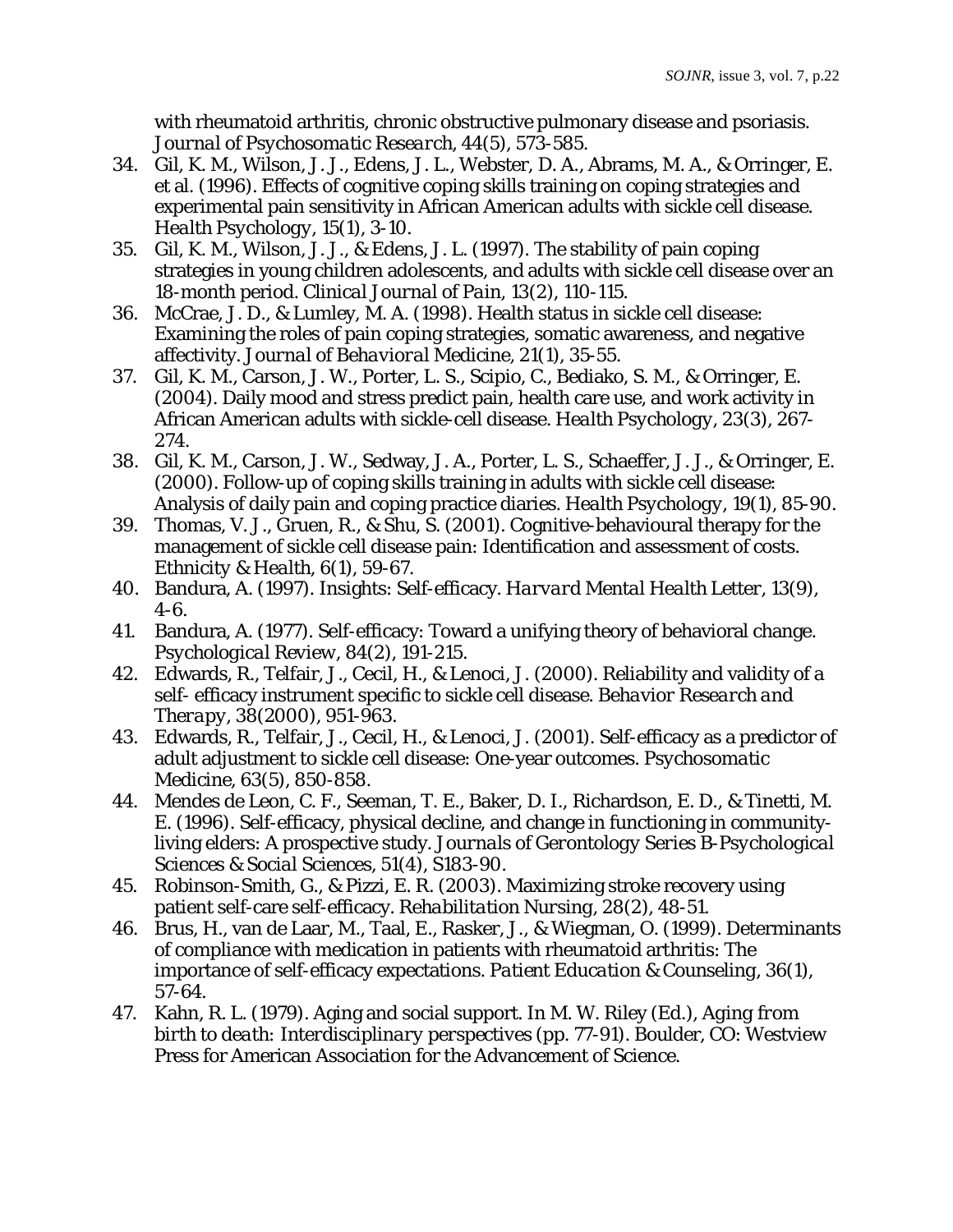- 48. Burlew, K., Telfair, J., Colangelo, L., & Wright, E. C. (2000). Factors that influence adolescent adaptation to sickle cell disease. *Journal of Pediatric Psychology, 25*(5), 287-299.
- 49. Nash, K. B. (1994). *Psychological aspects of sickle cell disease: Past, present, and future directions of research*. New York: Haworth.
- 50. Loeb, S. J., Penrod, J., Falkenstern, S., Gueldner, S. H., & Poon, L. W. (2003). Supporting older adults living with multiple chronic conditions. *Western Journal of Nursing Research, 25*(1), 8-23.
- 51. Cox, L. E. (2002). Social support, medication compliance and HIV/AIDS. *Social Work in Health Care, 35*(1-2), 425-460.
- 52. Haynes, R. B., McDonald, H. P., & Garg, A. X. (2002). Helping patients follow prescribed treatment: Clinical applications. *Journal of the American Medical Association, 288*(22), 2880-2883.
- 53. Harrison, M. O., Edwards, C. L., Koenig, H. G., Bosworth, H. B., Decastro, L., & Wood, M. (2005). Religiosity/spirituality and pain in patients with sickle cell disease. *Journal of Nervous & Mental Disease, 193*(4), 250-257.
- 54. Segovia, J., Bartlett, R. F., & Edwards, A. C. (1989). An empirical analysis of the dimensions of health status measures. *Social Science and Medicine, 29*(6), 761- 768.
- 55. McClish, D. K., Penberthy, L. T., Bovbjerg, V. E., Roberts, J. D., Aisiku, I. P., & Levenson, J. L. et al. (2005). Health related quality of life in sickle cell patients: The PiSCES project. *Health & Quality of Life Outcomes, 3*(50). Retrieved Oct. 28, 2006 from

<http://www.pubmedcentral.nih.gov/articlerender.fcgi?artid=1253526>

- 56. Anie, K. A. (2005). Psychological complications in sickle cell disease. *British Journal of Haematology, 129*(6), 723-729.
- 57. Haque, A., & Telfair, J. (2000). Socioeconomic distress and health status: The urban-rural dichotomy of services utilization for people with sickle cell disorder in North Carolina. *The Journal of Rural Health, 16*(1), 43-55.
- 58. Murdaugh, C. (1997). Health-related quality of life as an outcome in organizational research. *Medical Care, 35*(11), NS41-NS48.
- 59. Strickland, O., Jackson, G., Gilead, M., McGuire, D. B., & Quarles, S. (2001). Use of focus groups for pain and quality of life assessment in adults with sickle cell disease. *Journal of the National Black Nurses Association, 12*(2), 36-43.
- 60. Edwards, C. L., Scales, M. T., Loughlin, C., Bennett, G. G., Harris-Peterson, S., & De Castro, L. M. et al. (2005). A brief review of the pathophysiology, associated pain, and psychosocial issues in sickle cell disease. *International Journal of Behavioral Medicine, 12*(3), 171-179.
- 61. Dorman, K. (2005). Sickle cell crisis! Managing the pain. *RN, 68*(12), 33-6; quiz 37.
- 62. McCormick, I. (1984). A simple version of the Rathus Assertiveness Schedule. *Behavioral Assessment, 7*, 95-99.
- 63. Rathus, S. (1973). A 30-item schedule for assessing assertive behavior. *Behavior Therapy, 4*, 398-406.
- 64. Moneyham, L., Demi, A., Mizuno, Y., Sowell, R., Seals, B., & Guillory, J. (1997). Developing and testing of a contextually and culturally relevant measure of coping for use with women infected with HIV. *OMEGA- Journal of Death and Dying, 35*(4), 359-374.